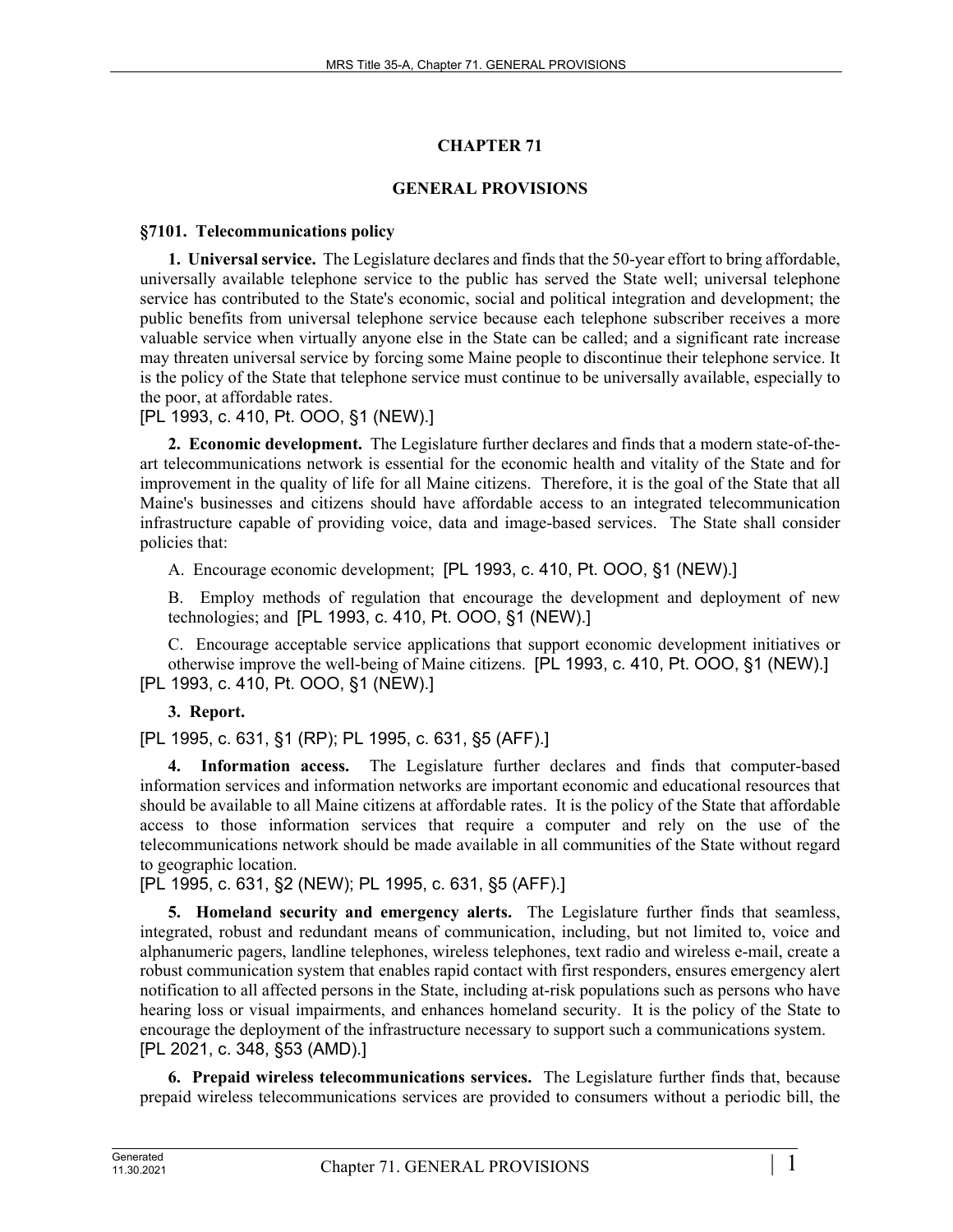collection of fees and surcharges regarding prepaid wireless telecommunications services must be accomplished according to a methodology that differs from the collection of fees and surcharges on other wireless telecommunications services to ensure fairness and competitive neutrality with respect to other telecommunications services provided to consumers of wireless telecommunications services who do receive a periodic bill.

[PL 2011, c. 600, §3 (NEW); PL 2011, c. 600, §10 (AFF).]

# SECTION HISTORY

PL 1987, c. 141, §A6 (NEW). PL 1993, c. 410, §OOO1 (RPR). PL 1993, c. 638, §1 (AMD). PL 1995, c. 631, §§1,2 (AMD). PL 1995, c. 631, §5 (AFF). PL 2003, c. 553, §B1 (AMD). PL 2011, c. 600, §3 (AMD). PL 2011, c. 600, §10 (AFF). PL 2021, c. 348, §53 (AMD).

### **§7101-A. Telecommunications privacy; policy**

The Legislature declares and finds the following. [PL 1991, c. 654, §1 (NEW); PL 1991, c. 654, §5 (AFF).]

**1. Privacy right.** Telephone subscribers have a right to privacy and the protection of this right to privacy is of paramount concern to the State.

[PL 1991, c. 654, §1 (NEW); PL 1991, c. 654, §5 (AFF).]

**2. Exercise of right.** To exercise their right to privacy, telephone subscribers must be able to limit the dissemination of their telephone numbers to persons of their choosing.

[PL 1991, c. 654, §1 (NEW); PL 1991, c. 654, §5 (AFF).]

# SECTION HISTORY

PL 1991, c. 654, §1 (NEW). PL 1991, c. 654, §5 (AFF).

### **§7101-B. Access rates**

**1. Definitions.** As used in this section, the term "intrastate access rates" means rates that a telecommunications service provider pays for access to a local exchange carrier's facilities and services in order to provide intrastate interexchange service.

[PL 1997, c. 259, §1 (NEW).]

**2. Access rates.** 

[PL 2017, c. 73, §2 (RP).]

**3. Consumer rates.** 

[PL 2017, c. 73, §3 (RP).]

**4. Access rates.** The commission shall ensure that intrastate access rates are just and reasonable and consistent with federal law. The commission may adopt rules to implement this subsection. Rules adopted pursuant to this subsection are routine technical rules as defined in Title 5, chapter 375, subchapter 2-A.

[PL 2017, c. 73, §4 (NEW).]

SECTION HISTORY

PL 1997, c. 259, §1 (NEW). PL 2003, c. 101, §1 (AMD). PL 2017, c. 73, §§2-4 (AMD).

### **§7102. Definitions**

As used in this Part, unless the context otherwise indicates, the following terms have the following meanings. [PL 1987, c. 141, Pt. A, §6 (NEW).]

**1. Emergency.** "Emergency" means a situation in which property or human or animal life is in jeopardy and the prompt summoning of aid is essential. [PL 1987, c. 490, Pt. C, §15 (AMD).]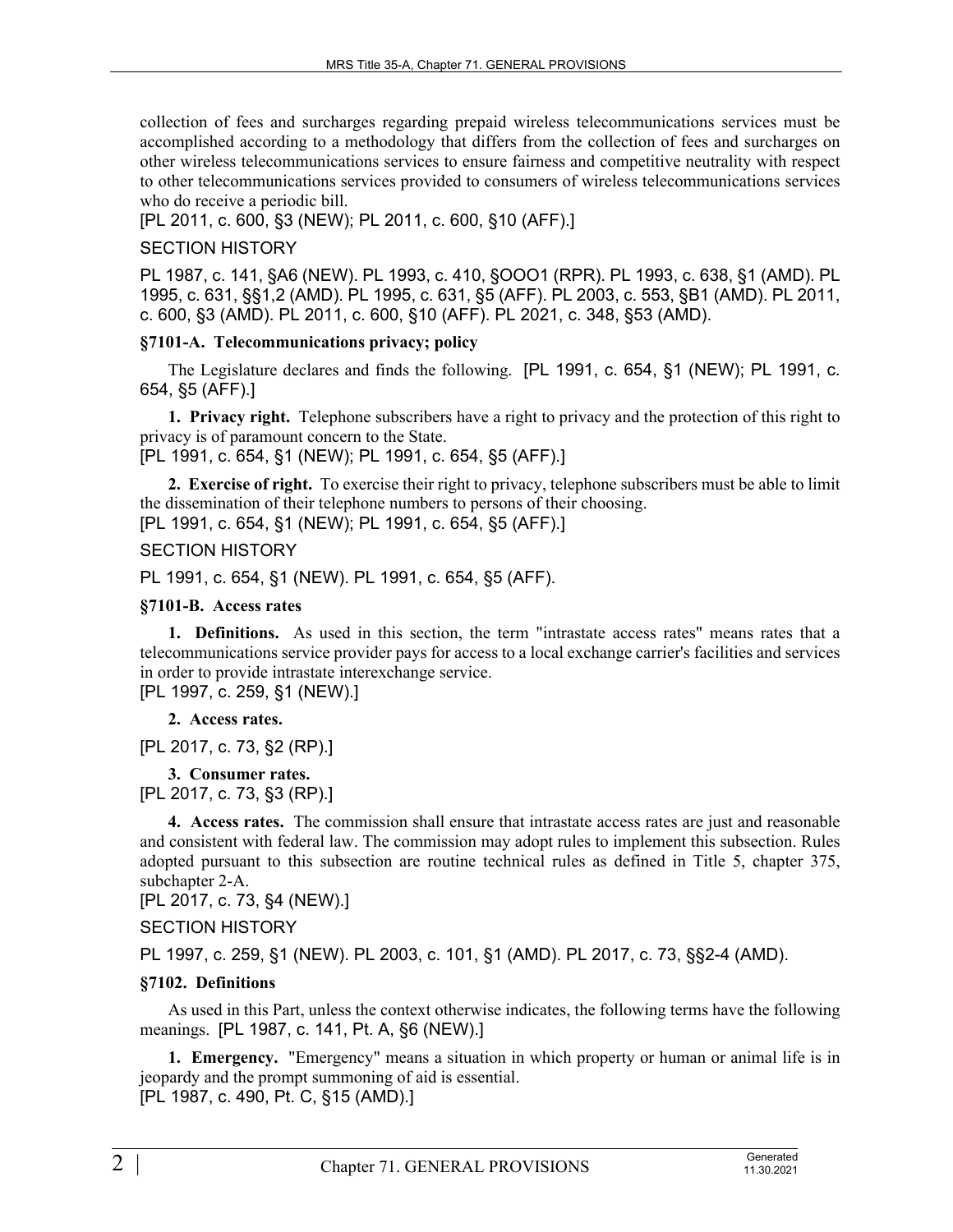**1-A. Caller-ID.** "Caller-ID" means a service that allows a person who receives a telephone call to know, by means of an appropriate device, the telephone access line identification number or other telephone access line identification information. "Caller-ID" does not include the following:

A. An identification service that is used within the same limited system, including but not limited to a private branch exchange, or PBX, system or a Centrex system; [PL 1991, c. 654, §2 (NEW); PL 1991, c. 654, §5 (AFF).]

B. An identification service provided in connection with toll-free, or "800" access code, telephone service or a similar telephone service; [PL 2011, c. 623, Pt. C, §6 (AMD).]

C. An identification service that provides billing information to another telephone utility or to others providing service to a customer; [PL 1991, c. 654, §2 (NEW); PL 1991, c. 654, §5 (AFF).]

D. An identification service that is used on a public agency's emergency telephone line or on the line that receives the 9-1-1 or primary emergency telephone number; and [PL 1991, c. 654, §2 (NEW); PL 1991, c. 654, §5 (AFF).]

E. An identification service provided in connection with legally sanctioned call tracing or tapping procedures. [PL 1991, c. 654, §2 (NEW); PL 1991, c. 654, §5 (AFF).] [PL 2011, c. 623, Pt. C, §6 (AMD).]

**1-B. Line-item charge.** "Line-item charge" means a discrete charge identified separately on a customer's telephone bill.

[PL 2009, c. 36, §1 (NEW).]

**2. Party line.** "Party line" means a subscribers' line telephone circuit, consisting of 2 or more main telephone stations connected with the circuit, each station with a distinctive ring and telephone number. [PL 1987, c. 141, Pt. A, §6 (NEW).]

**3. Public telephone.** "Public telephone" means a telephone made available for voice message use by members of the transient or general public for compensation, including pay telephones and any telephones provided for the use of lodgers in or patrons of hotels, motels, hospitals, medical and convalescent care facilities, academic institutions, transportation terminals, government offices, public buildings, restaurants or other places of public accommodation or prisons and other confinement facilities.

[PL 1989, c. 651, §1 (NEW).]

**4. Prepaid wireless telecommunications service.** "Prepaid wireless telecommunications service" has the same meaning as in Title 25, section 2921, subsection 13. [PL 2011, c. 600, §4 (NEW); PL 2011, c. 600, §10 (AFF).]

**5. Prepaid wireless telecommunications service consumer or prepaid wireless consumer.**  "Prepaid wireless telecommunications service consumer" or "prepaid wireless consumer" has the same meaning as in Title 25, section 2921, subsection 13‑A. [PL 2011, c. 600, §4 (NEW); PL 2011, c. 600, §10 (AFF).]

**6. Prepaid wireless telecommunications service provider.** "Prepaid wireless telecommunications service provider" has the same meaning as in Title 25, section 2921, subsection 14.

[PL 2011, c. 600, §4 (NEW); PL 2011, c. 600, §10 (AFF).]

**6-A. Price cap incumbent local exchange carrier or price cap ILEC.** "Price cap incumbent local exchange carrier" or "price cap ILEC" means an incumbent local exchange carrier that agreed to accept Connect America Fund Phase II support pursuant to the Federal Communications Commission's Report and Order released on December 18, 2014, in In the Matter of Connect America Fund, WC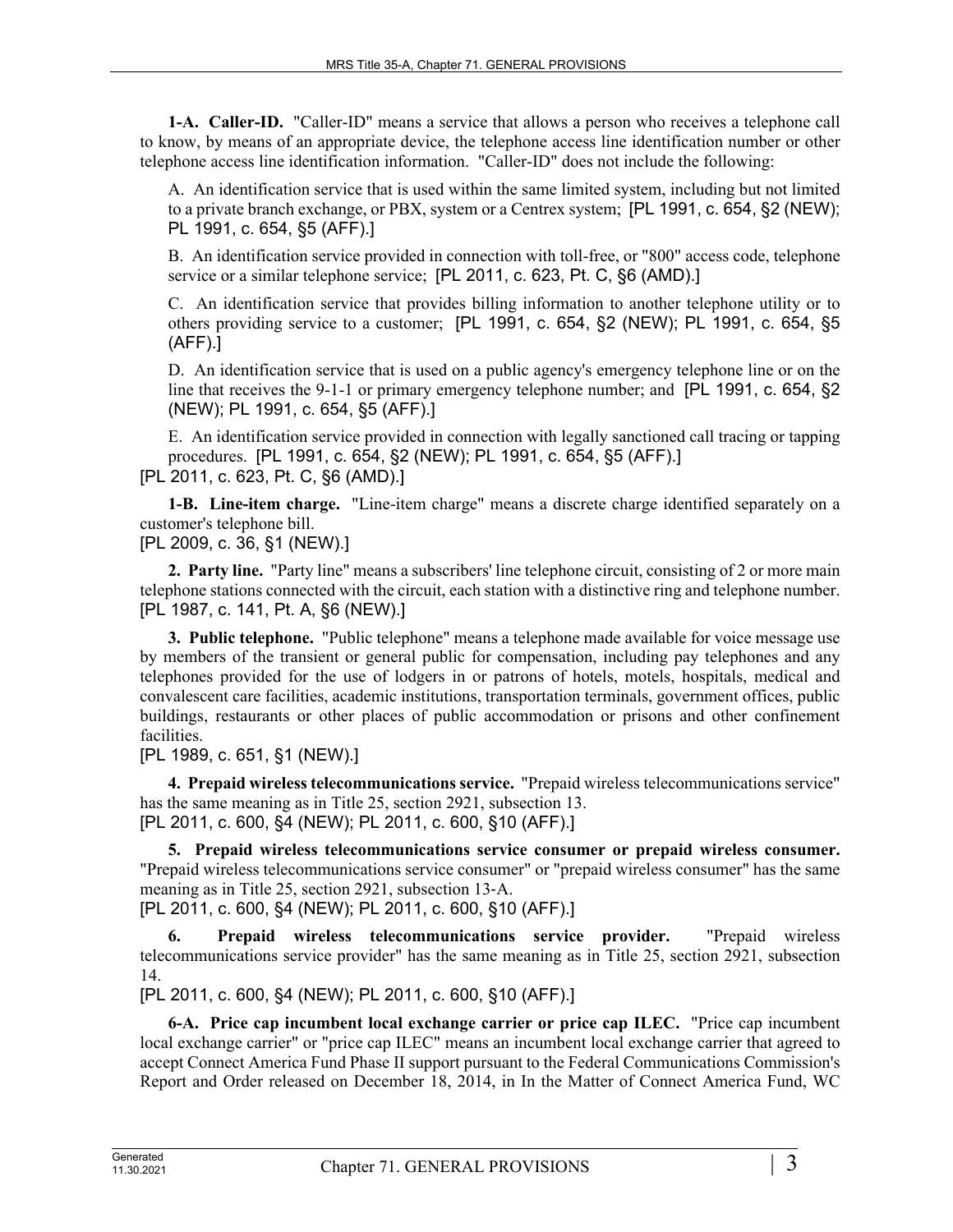Docket No. 10-90, FCC 14-190, for locations within the State on or before January 1, 2016 and does not receive funding from a state universal service fund under section 7104. [PL 2015, c. 462, §1 (NEW).]

**7. Retail transaction.** "Retail transaction" has the same meaning as in Title 25, section 2921, subsection 15.

[PL 2011, c. 600, §4 (NEW); PL 2011, c. 600, §10 (AFF).]

**8. Seller.** "Seller" has the same meaning as in Title 25, section 2921, subsection 16. [PL 2011, c. 600, §4 (NEW); PL 2011, c. 600, §10 (AFF).]

### SECTION HISTORY

PL 1987, c. 141, §A6 (NEW). PL 1987, c. 490, §C15 (AMD). PL 1989, c. 651, §1 (AMD). PL 1991, c. 654, §2 (AMD). PL 1991, c. 654, §5 (AFF). PL 2009, c. 36, §1 (AMD). PL 2011, c. 600, §4 (AMD). PL 2011, c. 600, §10 (AFF). PL 2011, c. 623, Pt. C, §6 (AMD). PL 2015, c. 462, §1 (AMD).

#### **§7103. Automated calling procedures**

### **(REPEALED)**

### SECTION HISTORY

PL 1991, c. 252, §2 (NEW). PL 1991, c. 352, §1 (NEW). PL 1991, c. 654, §3 (RPR). PL 1991, c. 654, §5 (AFF). PL 1993, c. 589, §12 (AMD). PL 1995, c. 334, §3 (RP).

#### **§7104. Affordable telephone service**

**1. Low-income support.** The commission shall require telephone utilities to participate in statewide outreach programs designed to increase the number of low-income telephone customers on the network through increased participation in any universal service program approved by the commission.

#### [PL 1997, c. 692, §1 (NEW).]

**2. General availability.** The commission shall seek to ensure that provider of last resort service is available at reasonably comparable rates to consumers throughout all areas of the State in which the service is available pursuant to section 7221.

# [PL 2015, c. 462, §2 (AMD).]

**3. Authority.** The commission shall adopt rules to implement this section and may require voice network service providers to contribute to a state universal service fund to support programs consistent with the goals of applicable provisions of this Title and the federal Telecommunications Act of 1996, Public Law 104-104, 110 Stat. 56. Prior to requiring that voice network service providers contribute to a state universal service fund, the commission shall assess the telecommunications needs of the State's consumers and establish the level of support required to meet those needs. If the commission establishes a state universal service fund pursuant to this section, the commission shall contract with an appropriate independent fiscal agent that is not a state entity to serve as administrator of the state universal service fund. Funds contributed to a state universal service fund are not state funds. Rules and any state universal service fund requirements established by the commission pursuant to this section must:

A. Be reasonably designed to maximize federal assistance available to the State for universal service purposes; [PL 1997, c. 692, §1 (NEW).]

B. Meet the State's obligations under the federal Telecommunications Act of 1996, Public Law 104-104, 110 Stat. 56; [PL 2011, c. 623, Pt. B, §14 (AMD).]

C. Be consistent with the goals of the federal Telecommunications Act of 1996, Public Law 104- 104, 110 Stat. 56; [PL 2011, c. 623, Pt. B, §14 (AMD).]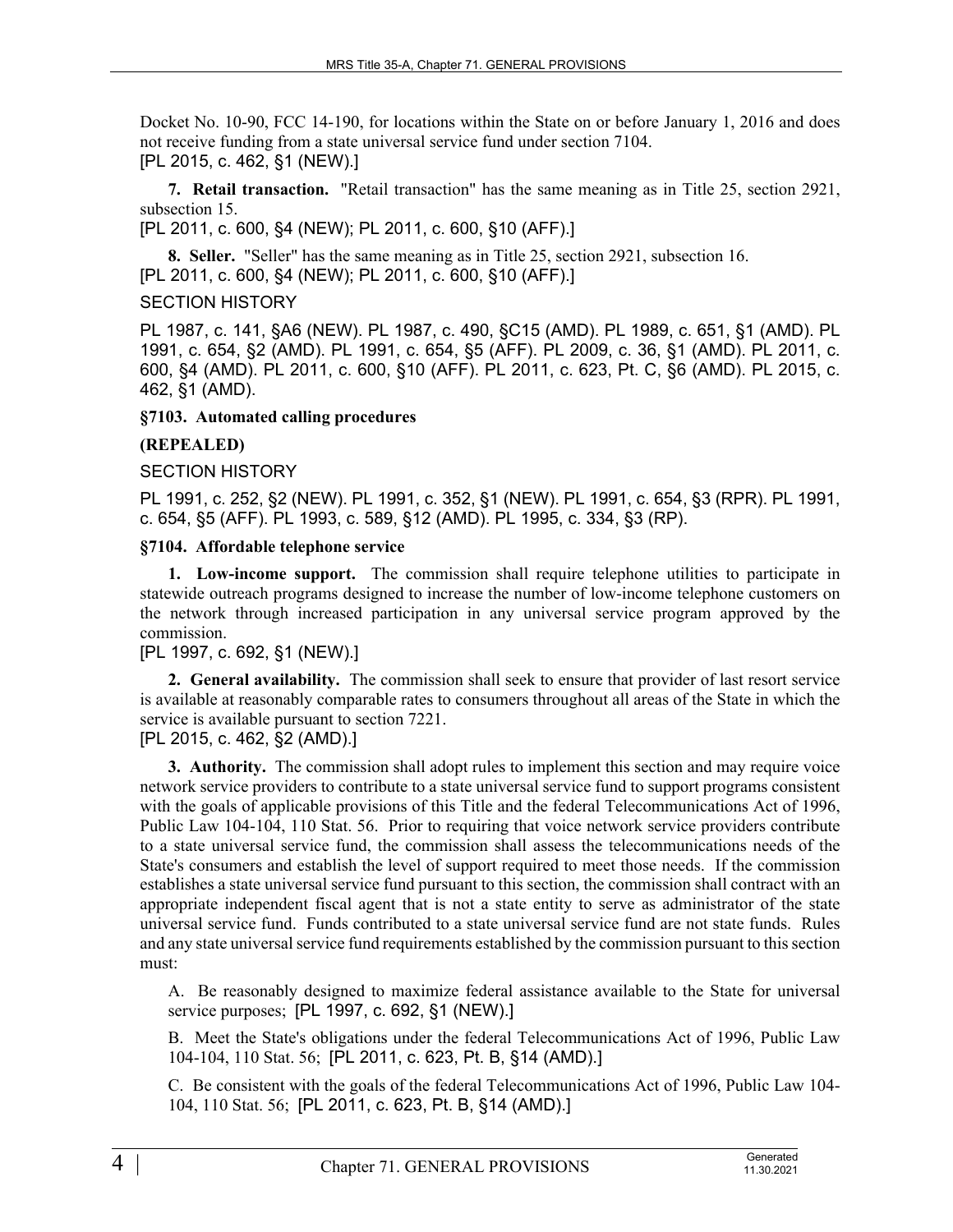D. Ensure that any requirements regarding contributions to a state universal service fund be nondiscriminatory and competitively neutral; [PL 2017, c. 422, §2 (AMD); PL 2017, c. 422, §12 (AFF).]

E. [PL 2011, c. 623, Pt. B, §14 (RP).]

F. [PL 2011, c. 623, Pt. B, §14 (RP).]

G. Require, if a voice network service provider recovers its contributions under this section by means of a charge placed on a bill issued to a customer, explicit identification on that bill of any charge imposed under this section; and [PL 2017, c. 422, §3 (AMD); PL 2017, c. 422, §12 (AFF).]

H. Ensure that any fees or surcharges established by or pursuant to this section are not imposed on revenues received from or on prepaid wireless telecommunications service transactions supported by federal universal service support funds pursuant to 47 Code of Federal Regulations, Part 54. This paragraph does not prohibit the imposition of fees or surcharges with respect to revenues received from consumers for optional services that are not supported by federal universal service support funds. [PL 2017, c. 422, §4 (NEW); PL 2017, c. 422, §12 (AFF).]

For purposes of this section, "voice network service provider" means a voice service provider that offers its subscribers the means to initiate or receive voice communications using the public switched telephone network. Rules adopted under this subsection are routine technical rules as defined in Title 5, chapter 375, subchapter 2-A.

[PL 2017, c. 422, §§2-4 (AMD); PL 2017, c. 422, §12 (AFF).]

**3-A. Determination of amount of prepaid wireless telecommunications service fee.** The commission shall determine by rule the amount of the fee on prepaid wireless telecommunications service that is required to be contributed to a state universal service fund established under subsection 3. The fee is a fixed amount per retail transaction established by multiplying \$25 by a percentage that is determined by the commission for purposes of calculating contributions to the state universal service fund by providers of intrastate telecommunications services. The fee must be rounded to the nearest penny. The fee may not be adjusted by the commission more frequently than once every 24 months. The collection of the fee is governed by section 7104‑C. Rules adopted pursuant to this subsection are routine technical rules as defined in Title 5, chapter 375, subchapter 2‑A. [PL 2011, c. 600, §5 (NEW); PL 2011, c. 600, §10 (AFF).]

**4. Standards and reporting.** 

[PL 2011, c. 623, Pt. B, §15 (RP).]

**5. Funds for Communications Equipment Fund.** The commission shall annually transfer \$85,000 from a state universal service fund established pursuant to this section to the Communications Equipment Fund established under Title 26, section 1419‑A.

If the Department of Labor, Bureau of Rehabilitation Services does not receive from federal or other sources funds in addition to the \$85,000 sufficient to carry out the purposes of Title 26, section 1419-A, the commission, at the request of the Department of Labor, Bureau of Rehabilitation Services, may transfer from the state universal service fund to the Communications Equipment Fund an additional \$100,000.

A. [PL 2005, c. 305, §1 (RP); PL 2005, c. 336, §3 (RP).]

B. [PL 2005, c. 305, §1 (RP); PL 2005, c. 336, §3 (RP).]

The commission may require contributions to the state universal service fund in an amount necessary to collect amounts transferred pursuant to this subsection.

[PL 2019, c. 343, Pt. UUU, §4 (AMD).]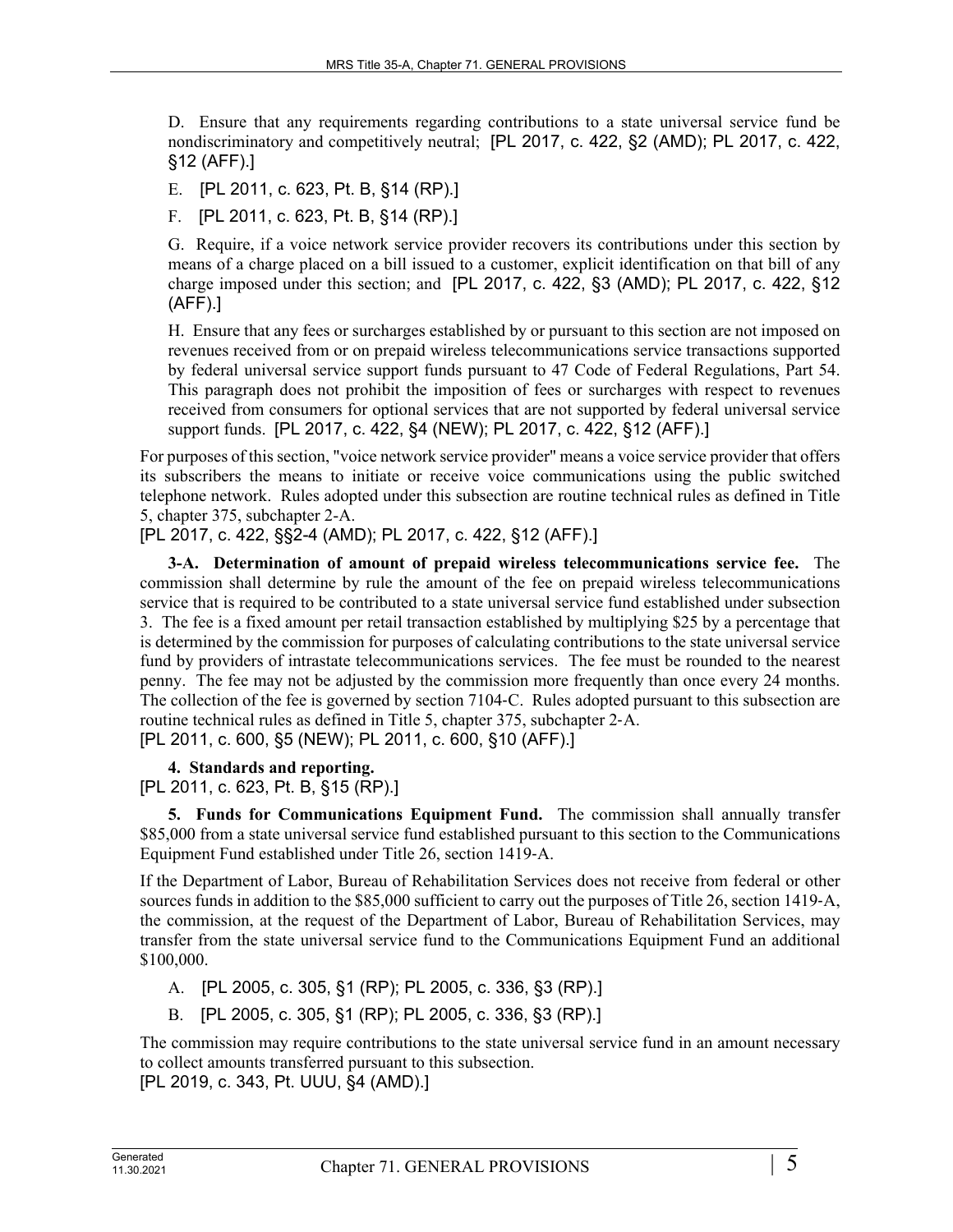**6. Public-interest pay phone support.** The commission may require contributions to a state universal service fund established pursuant to this section in an amount sufficient to collect up to \$50,000 each year to fund public-interest pay phones pursuant to section 7508. The commission shall maintain an accounting of all funds contributed to the state universal service fund pursuant to this subsection and all funds expended pursuant to section 7508. Funds contributed to the state universal service fund pursuant to this subsection may be expended only for the purposes of section 7508. [PL 2005, c. 131, §1 (NEW).]

**7. Telecommunications relay services support.** In order to ensure the affordability of telecommunications relay services throughout the State, the commission shall establish funding support for telecommunications relay services, including related outreach programs, within the state universal service fund established pursuant to subsection 3.

A. In establishing the total level of support for the state universal service fund, the commission shall include funding levels for telecommunications relay services as requested by the Telecommunications Relay Services Council, as established in section 8704, pursuant to the submission of an annual budget in accordance with section 8704, subsection 6. The commission shall transfer funds requested by the council, up to a maximum of \$600,000 annually, in quarterly installments to the Telecommunications Relay Services Council Fund established in section 8704, subsection 2–A. The commission shall require contributions to the state universal service fund on a quarterly basis to meet the established funding support levels. [PL 2017, c. 408, §3 (AMD).]

B. [PL 2017, c. 408, §3 (RP).] [PL 2017, c. 408, §3 (AMD).]

**8. Maximization of support.** The commission shall pursue all activities necessary to maximize the amount of federal support received by voice service providers offering voice and broadband service in the State.

[PL 2011, c. 623, Pt. B, §17 (NEW).]

**9. Blind and Visually Impaired News Access Fund.** The commission shall annually transfer \$40,000 from a state universal service fund established pursuant to this section to the Blind and Visually Impaired News Access Fund established under Title 27, section 9.

[PL 2019, c. 15, §2 (NEW).]

#### SECTION HISTORY

PL 1991, c. 654, §4 (NEW). PL 1991, c. 654, §5 (AFF). PL 1997, c. 692, §1 (RPR). PL 1999, c. 60, §1 (AMD). PL 2003, c. 553, §A4 (AMD). PL 2005, c. 131, §1 (AMD). PL 2005, c. 305, §§1,2 (AMD). PL 2005, c. 336, §3 (AMD). PL 2005, c. 683, §A59 (AMD). PL 2007, c. 224, §3 (AMD). PL 2011, c. 600, §5 (AMD). PL 2011, c. 600, §10 (AFF). PL 2011, c. 623, Pt. B, §§13- 17 (AMD). PL 2013, c. 600, §2 (AMD). PL 2015, c. 462, §2 (AMD). PL 2017, c. 408, §3 (AMD). PL 2017, c. 422, §§2-4 (AMD). PL 2017, c. 422, §12 (AFF). PL 2019, c. 15, §2 (AMD). PL 2019, c. 343, Pt. UUU, §4 (AMD).

#### **§7104-A. Access to information services**

### **(REPEALED)**

#### SECTION HISTORY

PL 1995, c. 631, §3 (NEW). PL 1995, c. 631, §5 (AFF). PL 1997, c. 169, §1 (AMD). PL 1999, c. 409, §1 (RP).

#### **§7104-B. Access to information services**

**1. Definitions.** As used in this section, unless the context otherwise indicates, the following terms have the following meanings.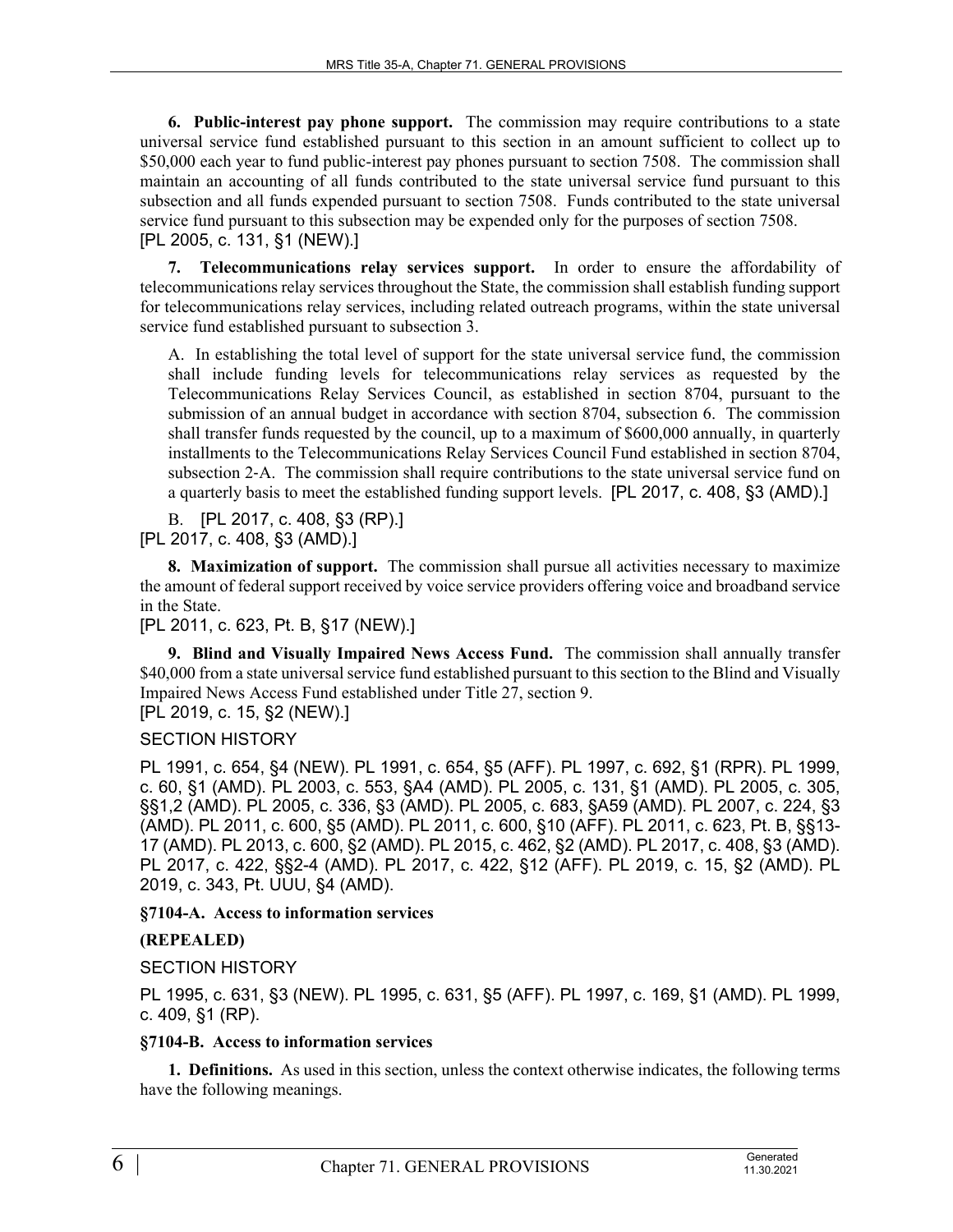A. "Qualified library" means a public library as defined in Title 27, section 110, subsection 10; a research center as defined in Title 27, section 110, subsection 12; or a library that provides free public access to all advanced telecommunications services available at that library and whose collection serves as a statewide resource, if the commission determines, in consultation with the Maine Library Commission, that including that library as a qualified library is in the public interest. [PL 1999, c. 409, §2 (NEW).]

B. "Qualified school" means a public school as defined in Title 20‑A, section 1, subsection 24; a private school approved under Title 20‑A, section 2901 or 2951; or a school that provides free public access to all advanced telecommunications services available at that school, if the commission determines, in consultation with the Department of Education, that including that school as a qualified school is in the public interest. [PL 1999, c. 409, §2 (NEW).]

C. [PL 2011, c. 623, Pt. B, §18 (RP).]

D. "Voice network service provider" means a voice service provider that offers its subscribers the means to initiate or receive voice communications using the public switched telephone network. [PL 2011, c. 623, Pt. B, §19 (NEW).]

[PL 2011, c. 623, Pt. B, §§18, 19 (AMD).]

**2. Authority.** Pursuant to the authority granted in section 7104 and in order to carry out the policy goals established by section 7101, subsections 1, 2 and 4, the commission shall establish a telecommunications education access fund, referred to in this section as the "fund," and require all voice network service providers providing service in the State to contribute to the fund. The fund must be available, with any accumulated interest, to qualified libraries, qualified schools and the Raymond H. Fogler Library at the University of Maine to assist in paying the costs of acquiring and using advanced telecommunications technologies.

[PL 2017, c. 244, §1 (AMD).]

**2-A. Determination of amount of prepaid wireless telecommunications service fee.** The commission shall determine by rule the amount of the fee on prepaid wireless telecommunications service that is required to be contributed to the fund. The commission shall limit the fee to no more than  $21¢$  per retail transaction. The fee must be rounded to the nearest penny. The fee may not be adjusted by the commission more frequently than once every 24 months. The collection of the fee is governed by section 7104‑C. Rules adopted pursuant to this subsection are routine technical rules as defined in Title 5, chapter 375, subchapter 2‑A. [PL 2017, c. 244, §2 (AMD).]

**3. Limitations; imposition.** In carrying out the authority granted by subsection 2, the commission shall:

A. With respect to the contributions for the fund required from voice network service providers other than prepaid wireless telecommunications service providers, limit the amount contributed to no more than  $21¢$  per month per line or number, assessed as a monthly surcharge, to be levied on:

(1) Residential and business telephone exchange lines, including private branch exchange lines and Centrex lines;

(2) Interconnected voice over Internet protocol service; and

(3) Providers of mobile telecommunications services that are not providers of prepaid wireless telecommunications service.

The surcharge established in this paragraph may not be levied on more than 25 lines or numbers per customer billing account; [PL 2017, c. 244, §3 (AMD).]

B. Ensure that the funds are collected in a competitively neutral manner; [PL 1999, c. 409, §2 (NEW).]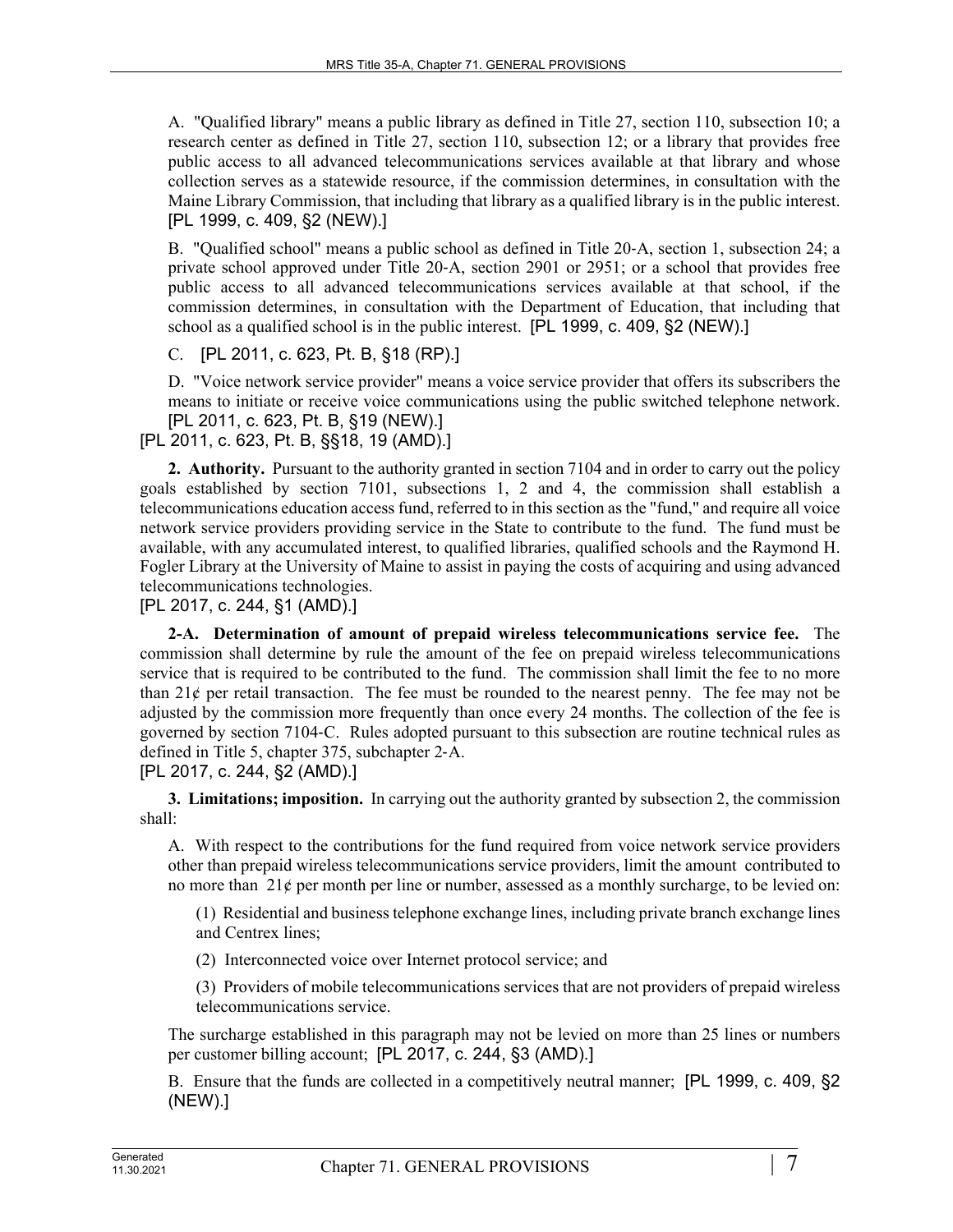C. Integrate the collection of the surcharge with any state universal service fund developed by the commission; [PL 2017, c. 422, §5 (AMD); PL 2017, c. 422, §12 (AFF).]

D. Require, if a voice network service provider recovers its contributions under this section by means of a charge placed on a bill issued to a customer, explicit identification on customer bills of the surcharge imposed under this section; and [PL 2017, c. 422, §5 (AMD); PL 2017, c. 422, §12 (AFF).]

E. [PL 2011, c. 623, Pt. B, §23 (RP).]

F. Ensure that any fees or surcharges established by or pursuant to this section are not imposed on revenues received from or on prepaid wireless telecommunications service transactions supported by federal universal service support funds pursuant to 47 Code of Federal Regulations, Part 54. This paragraph does not prohibit the imposition of fees or surcharges with respect to revenues received from consumers for optional services that are not supported by federal universal service support funds. [PL 2017, c. 422, §6 (NEW); PL 2017, c. 422, §12 (AFF).]

[PL 2017, c. 422, §§5, 6 (AMD); PL 2017, c. 422, §12 (AFF).]

**4. Use of fund.** The fund must be used to provide discounts to qualified libraries, qualified schools and the Raymond H. Fogler Library at the University of Maine for the following:

A. Telecommunications services; [PL 1999, c. 409, §2 (NEW).]

B. Internet access, including mobile Internet access through a portable wireless access point, or hotspot, that provides Internet access over a cellular network; [PL 2019, c. 52, §1 (AMD).]

C. Internal connections; [PL 1999, c. 409, §2 (NEW).]

D. Computers; [PL 2001, c. 522, §2 (AMD).]

E. Training; and [PL 2001, c. 522, §2 (AMD).]

F. Content. [PL 2001, c. 522, §2 (NEW).]

[PL 2019, c. 52, §1 (AMD).]

**4-A. State Librarian; Commissioner of Education.** The State Librarian or the Commissioner of Education may enter into contracts or order services on behalf of qualified schools and qualified libraries in connection with the fund and may take advantage of any discounts available pursuant to the federal Telecommunications Act of 1996.

[PL 2009, c. 274, §18 (NEW).]

**5. Guidelines for funding.** The commission shall allocate money from the fund using the following guidelines:

A. To ensure a basic level of connectivity for all of the qualified schools and qualified libraries in the State; [PL 1999, c. 409, §2 (NEW).]

B. To ensure that all qualified schools, qualified libraries and the Raymond H. Fogler Library at the University of Maine are capable of using the advanced technology equipment obtained through the fund; [PL 2001, c. 522, §2 (AMD).]

C. To ensure that more technologically sophisticated equipment is available to students in grades 9 to 12 and in larger qualified libraries in the State; [PL 1999, c. 409, §2 (NEW).]

D. To provide for necessary equipment to use the services obtained through the fund; [PL 1999, c. 409, §2 (NEW).]

E. To provide for internal connections necessary to use the services obtained through the fund; [PL 1999, c. 409, §2 (NEW).]

F. To provide training to teachers so that they may assist and educate their students in the use of the advanced technology equipment; [PL 2001, c. 522, §2 (AMD).]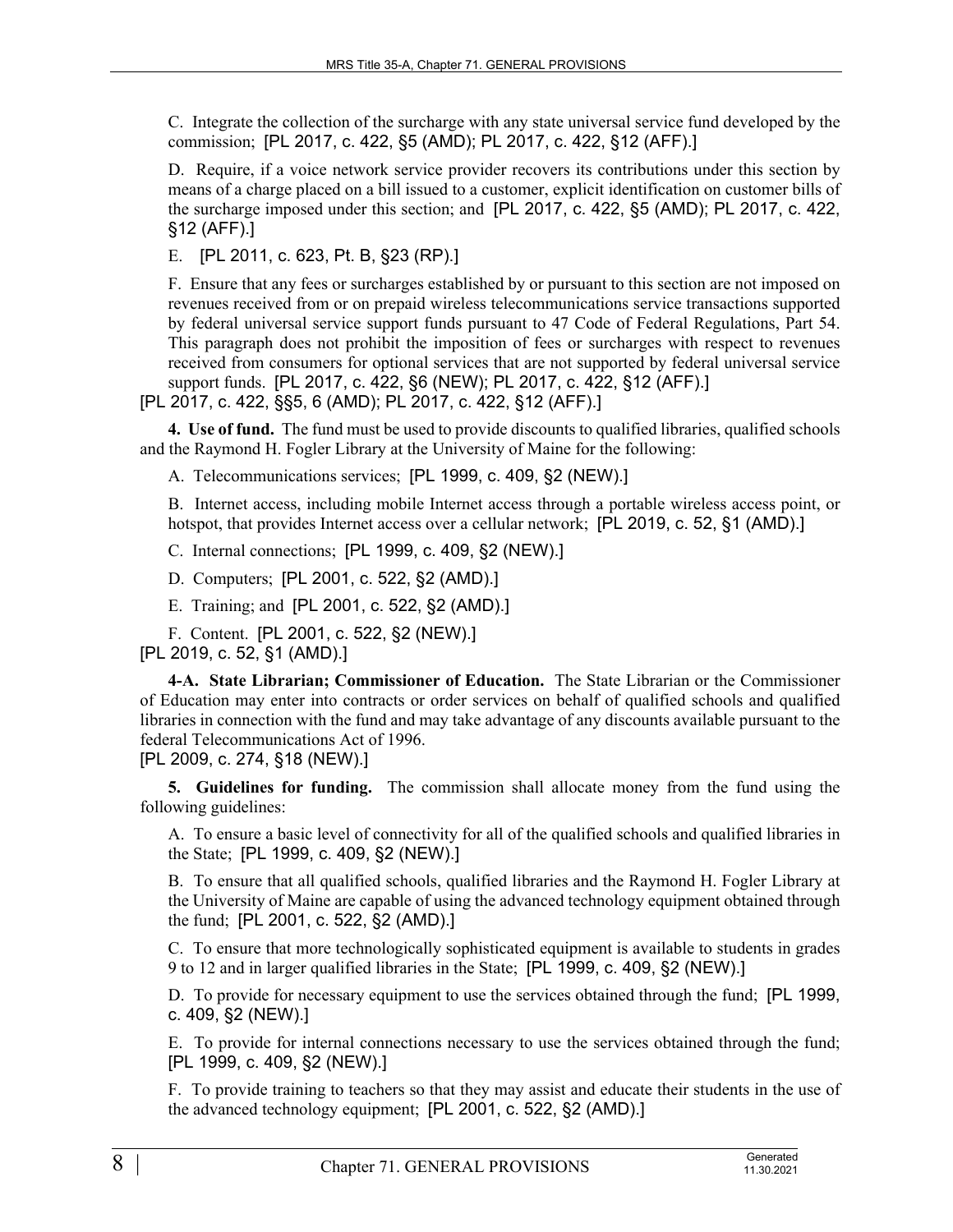G. To provide for the establishment of computer technology training programs in schools to provide training to students in areas such as, but not limited to, electronic commerce, Internet proficiency and World Wide Web-enabled systems; [PL 2019, c. 52, §2 (AMD).]

H. To provide for electronic database content to be used for the purposes of accessing information by schools and libraries; and [PL 2019, c. 52, §3 (AMD).]

I. To provide, within existing resources, support for qualified libraries in rural areas of the State with greatest need, as determined in consultation with the State Librarian, the Commissioner of Education and the ConnectMaine Authority, to offer portable wireless access points, or hotspots, for mobile Internet access. [PL 2019, c. 625, §5 (AMD).]

[PL 2019, c. 625, §5 (AMD).]

**6. Coordination with federal funds.** Except as provided in paragraph A, qualified schools and qualified libraries shall apply for any federal discounts available pursuant to the federal Telecommunications Act of 1996. The level of discount, pursuant to subsection 4, is determined by the commission.

A. A qualified library is not required to apply for a federal discount pursuant to the federal Telecommunications Act of 1996 if the library determines that satisfying conditions for receiving that discount would substantially compromise the library's standards or mission. If the qualified library does not receive a federal discount as a result of a determination made in accordance with this paragraph, the commission shall establish an enhanced level of discount pursuant to subsection 4 to ensure the library is not substantially disadvantaged by that determination. The commission shall establish a level of discount that mitigates, to the maximum extent the commission determines appropriate, the financial impact on the library resulting from its not receiving the federal discount. [PL 2003, c. 673, Pt. IIII, §1 (NEW).]

[PL 2003, c. 673, Pt. IIII, §1 (AMD).]

**7. Coordination with existing facilities.** Any existing facilities developed to provide services to qualified schools, qualified libraries and the Raymond H. Fogler Library at the University of Maine, as directed by the commission under this section, must continue to provide services to qualified schools, qualified libraries and the Raymond H. Fogler Library at the University of Maine at rates that reflect the incremental costs to use those facilities.

[PL 2001, c. 522, §2 (AMD).]

**8. Review by commission.** 

[PL 2011, c. 623, Pt. B, §24 (RP).]

### SECTION HISTORY

PL 1999, c. 409, §2 (NEW). PL 2001, c. 522, §§1,2 (AMD). PL 2003, c. 673, §IIII1 (AMD). PL 2005, c. 251, §1 (AMD). PL 2009, c. 274, §18 (AMD). PL 2011, c. 54, §1 (AMD). PL 2011, c. 600, §6 (AMD). PL 2011, c. 600, §10 (AFF). PL 2011, c. 623, Pt. B, §§18-24 (AMD). PL 2017, c. 244, §§1-3 (AMD). PL 2017, c. 422, §§5, 6 (AMD). PL 2017, c. 422, §12 (AFF). PL 2019, c. 52, §§1-4 (AMD). PL 2019, c. 625, §5 (AMD).

### **§7104-C. Collection of fees related to prepaid wireless telecommunications services**

**1. Prepaid wireless fee.** This section governs the fees and surcharges related to prepaid wireless telecommunications services, referred to in this section as "the prepaid wireless fee." The amount of the prepaid wireless fee is the sum of the following fees:

A. The amount of the fee that is required to be contributed to the state universal service fund as determined pursuant to section 7104, subsection 3‑A; [PL 2011, c. 600, §7 (NEW); PL 2011, c. 600, §10 (AFF).]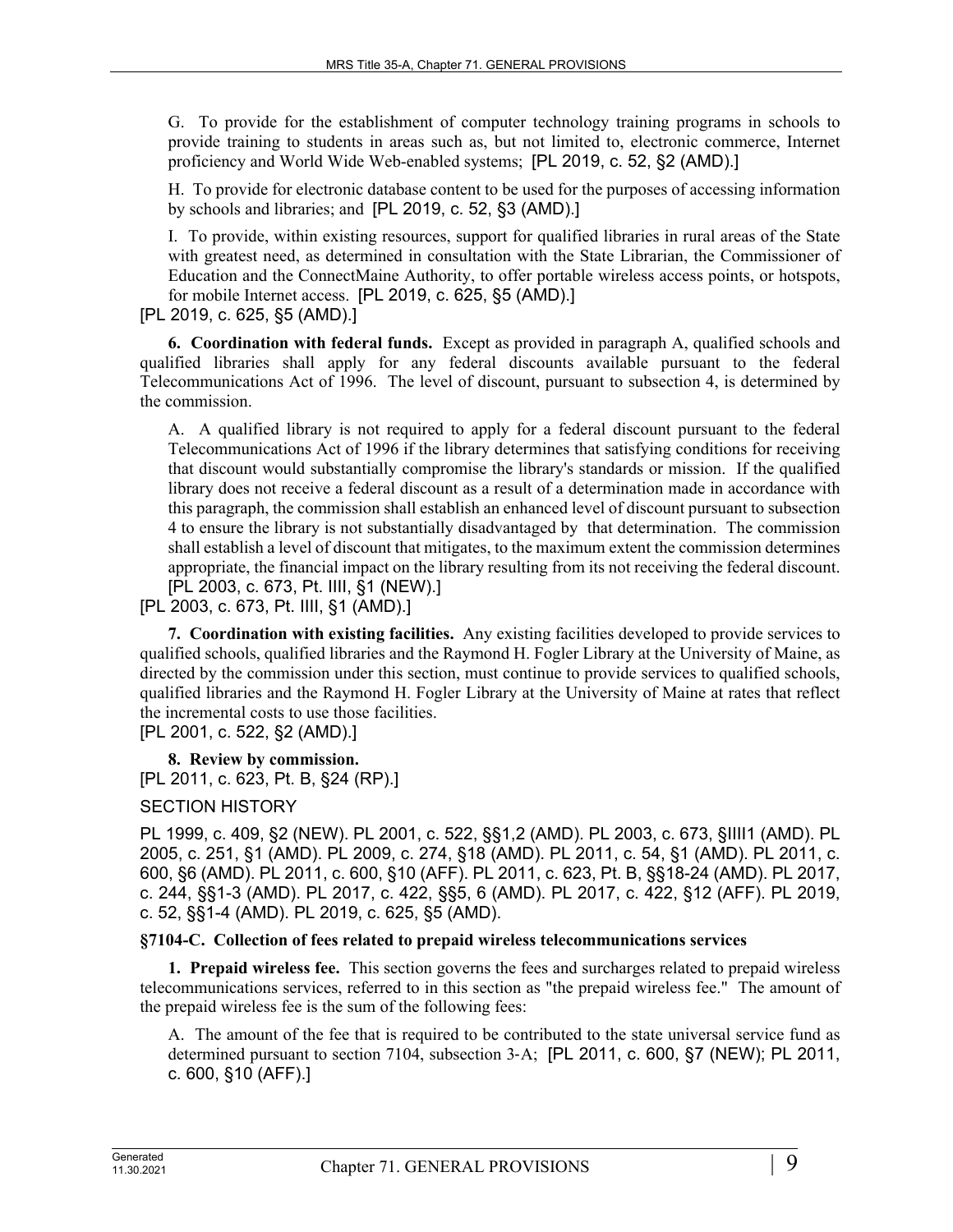B. The amount of the fee that is required to be contributed to the telecommunications education access fund as determined pursuant to section 7104‑B, subsection 2‑A; and [PL 2011, c. 600, §7 (NEW); PL 2011, c. 600, §10 (AFF).]

C. The statewide prepaid wireless telecommunications service E-9-1-1 surcharge levied on prepaid wireless telecommunications service consumers pursuant to Title 25, section 2927, subsection 1‑F. [PL 2011, c. 600, §7 (NEW); PL 2011, c. 600, §10 (AFF).]

[PL 2011, c. 600, §7 (NEW); PL 2011, c. 600, §10 (AFF).]

**2. Collection of fees and surcharges related to prepaid wireless telecommunications services.**  The collection of the prepaid wireless fee is governed by this subsection.

A. A seller of prepaid wireless telecommunications services shall collect the prepaid wireless fee from the prepaid wireless consumer for each retail transaction occurring in this State. The amount of the prepaid wireless fee must be separately stated on an invoice, receipt or similar document that is provided to the prepaid wireless consumer by the seller, when practicable. In circumstances in which disclosure of the prepaid wireless fee on an invoice, receipt or similar document is not practicable, the seller must make the information regarding the amount of the prepaid wireless fee available to the prepaid wireless consumer in another manner. [PL 2011, c. 600, §7 (NEW); PL 2011, c. 600, §10 (AFF).]

B. For purposes of paragraph A, a retail transaction that is effected in person by a prepaid wireless consumer at the business location of the seller is treated as occurring in this State if that business location is in this State. Any other retail transaction must be treated as occurring in this State if the retail transaction is treated as occurring in this State for the purposes of Title 36, section 1752, subsection 8‑B. [PL 2011, c. 600, §7 (NEW); PL 2011, c. 600, §10 (AFF).]

C. The prepaid wireless fee is the liability of the prepaid wireless consumer and not of the seller or of any prepaid wireless telecommunications service provider, except that the seller is liable to remit all prepaid wireless fees that the seller collects from prepaid wireless consumers as provided in this subsection, including all such charges that the seller is deemed to collect when the amount of the prepaid wireless fee has not been separately stated on an invoice, receipt or similar document provided to the prepaid wireless consumer by the seller. [PL 2011, c. 600, §7 (NEW); PL 2011, c. 600, §10 (AFF).]

D. The amount of the prepaid wireless fee that is collected by a seller from a prepaid wireless consumer, whether or not such amount is separately stated on an invoice, receipt or similar document provided to the prepaid wireless consumer by the seller, may not be included in the base for measuring any tax, fee, surcharge or other charge that is imposed by this State, any political subdivision of this State or any intergovernmental agency. [PL 2011, c. 600, §7 (NEW); PL 2011, c. 600, §10 (AFF).]

E. If the prepaid wireless fee is amended by rule or law, the new amount of the prepaid wireless fee must take effect at the beginning of the next calendar quarter that is at least 60 days after adoption or enactment of the change. The commission and the State Tax Assessor shall provide not less than 30 days' advance notice of the adoption or enactment of any change to the prepaid wireless fee amount on both the commission's publicly accessible website and the State Tax Assessor's publicly accessible website. [PL 2011, c. 600, §7 (NEW); PL 2011, c. 600, §10 (AFF).]

F. Prepaid wireless fees collected by sellers must be remitted to the State Tax Assessor. Prepaid wireless fees must be remitted at the times and in the manner provided for the remittance of sales tax under Title 36, section 1951‑A and rules adopted pursuant to that section for the remittance of sales tax on an other than monthly basis. The State Tax Assessor shall establish registration and payment procedures that substantially coincide with registration and payment procedures as provided in Title 36, section 1754‑B and related provisions. [PL 2011, c. 600, §7 (NEW); PL 2011, c. 600, §10 (AFF).]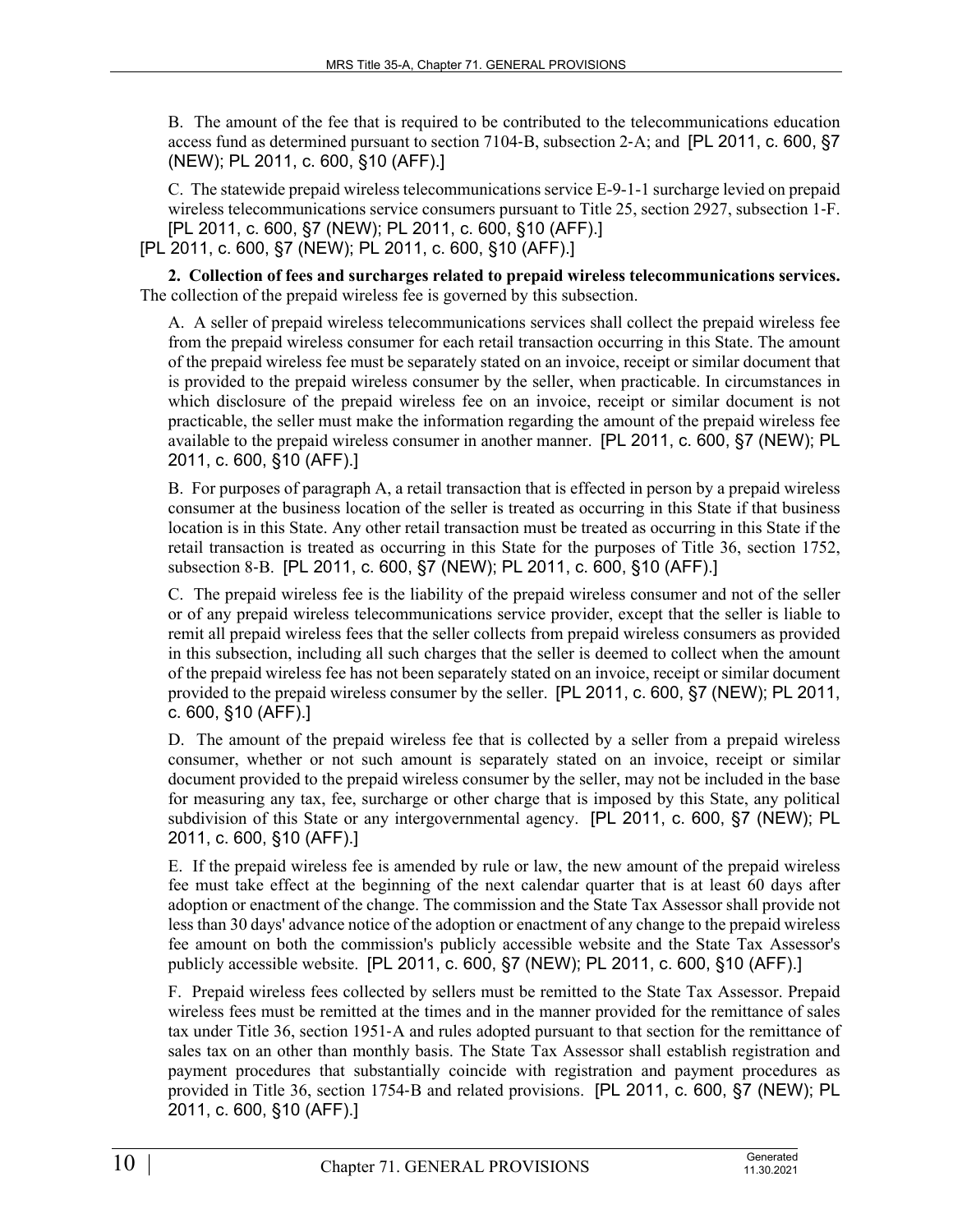G. A seller who is not a prepaid wireless telecommunications service provider may deduct and retain 3% of the prepaid wireless fee that is collected by the seller from a prepaid wireless consumer. [PL 2011, c. 600, §7 (NEW); PL 2011, c. 600, §10 (AFF).]

H. The State Tax Assessor shall establish procedures by which a seller may document that a sale is not a retail transaction. Procedures established under this paragraph must substantially coincide with the procedures for documenting a sale as a retail transaction as provided in Title 36, section 1754‑B. [PL 2011, c. 600, §7 (NEW); PL 2011, c. 600, §10 (AFF).]

I. The State Tax Assessor shall remit the total prepaid wireless fees collected pursuant to this subsection to the commission. The commission shall deposit the total fees into the prepaid wireless fee fund established in subsection 3 and shall ensure that, within 30 days of receipt:

(1) The portion of the remitted prepaid wireless fees attributable to the E-9-1-1 surcharge imposed by Title 25, section 2927, subsection 1‑F is deposited in a separate account;

(2) The portion of the remitted prepaid wireless fees attributable to the fee imposed under section 7104, subsection 3-A is deposited in the state universal service fund established pursuant to section 7104, subsection 3; and

(3) The portion of the remitted prepaid wireless fees attributable to the fee imposed under section 7104–B, subsection 2–A is deposited in the telecommunications education access fund established under section 7104‑B, subsection 2. [PL 2017, c. 475, Pt. A, §59 (AMD).]

[PL 2017, c. 475, Pt. A, §59 (AMD).]

**3. Fund established.** The prepaid wireless fee fund is established within the commission for the purposes of collecting and distributing funds pursuant to subsection 2, paragraph I. [PL 2011, c. 600, §7 (NEW); PL 2011, c. 600, §10 (AFF).]

### SECTION HISTORY

PL 2011, c. 600, §7 (NEW). PL 2011, c. 600, §10 (AFF). PL 2017, c. 475, Pt. A, §59 (AMD).

### **§7105. Caller-ID**

Caller-ID services provided in this State are subject to the following. [PL 1991, c. 654, §4 (NEW); PL 1991, c. 654, §5 (AFF).]

**1. Per-call blocking.** At least 2 months prior to initiating any caller-ID service, and throughout the period that caller-ID service is offered to subscribers in this State, telephone utilities must advertise and immediately upon initiating such service must offer to all subscribers free per-call blocking. [PL 2011, c. 623, Pt. B, §25 (AMD).]

**2. Per-line blocking.** A telephone utility must provide per-line blocking to individuals, agencies and groups that submit a written request to the telephone utility asserting a specific need for per-line blocking for reasons of health and safety. Telephone utilities may not charge a subscriber a fee for the first per-line blocking or unblocking of the subscriber's line. Except as otherwise authorized by law or to confirm that a subscriber has made a valid request, telephone utilities may not disclose information concerning the request for per-line blocking submitted by an individual, agency or group. [PL 2011, c. 623, Pt. B, §25 (AMD).]

### **3. Penalty.**

[PL 2003, c. 505, §39 (RP).]

SECTION HISTORY

PL 1991, c. 654, §4 (NEW). PL 1991, c. 654, §5 (AFF). PL 2003, c. 505, §39 (AMD). PL 2011, c. 623, Pt. B, §25 (AMD).

### **§7105-A. Automated telephone call reduction services**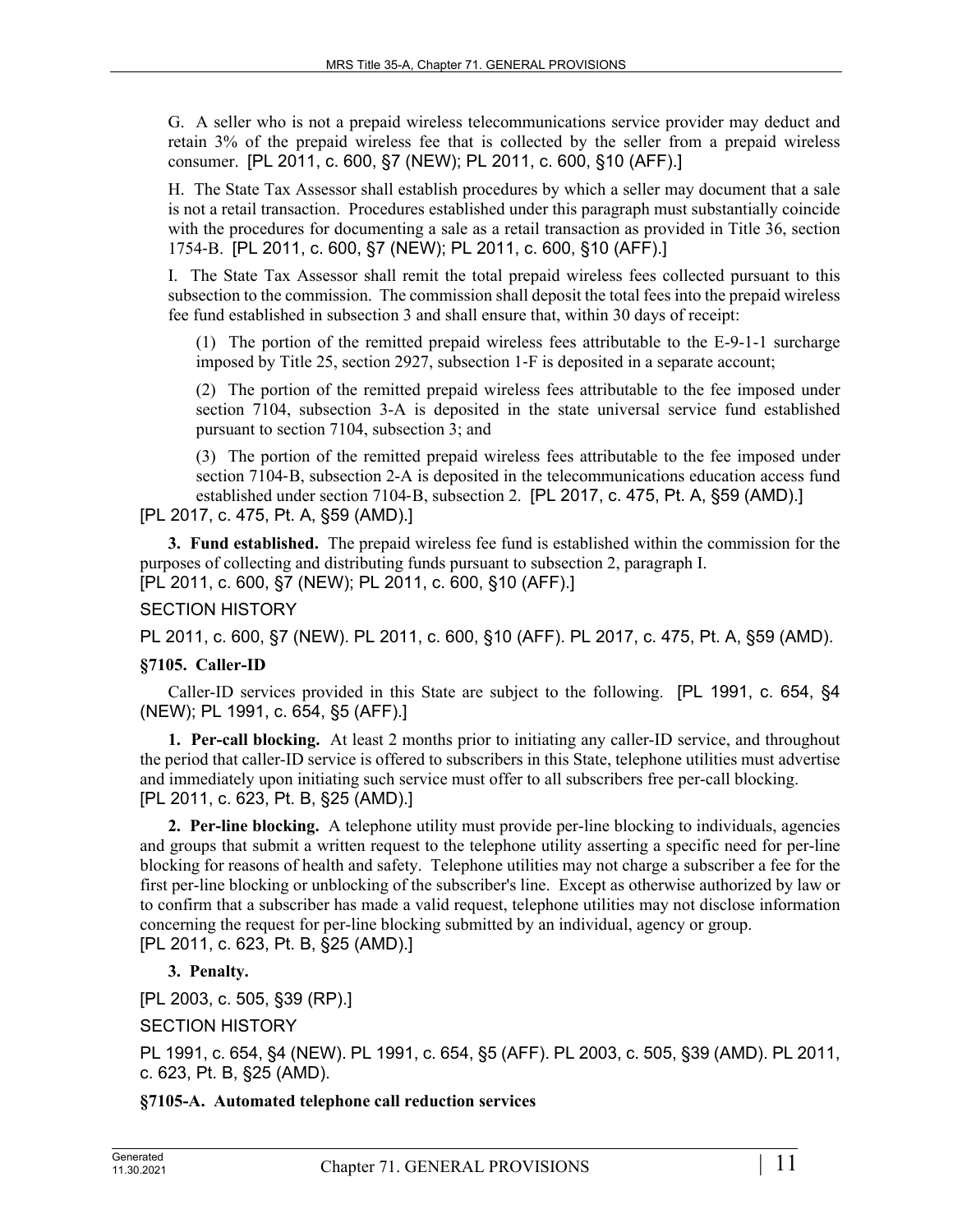Beginning January 1, 2022, a telephone utility that offers any service to subscribers in the State designed to reduce the number of calls received by a subscriber that are made using an automated telephone calling device or an artificial or prerecorded voice shall inform each subscriber as to the nature and cost of any such service offered and describe how the subscriber may elect to enroll in or take advantage of such service. Such information must be provided to a subscriber at the time the subscriber initiates service with the telephone utility and must be available on the telephone utility's website. A telephone utility shall offer any such service at a reasonably affordable cost to all subscribers in the State. [PL 2021, c. 109, §1 (NEW).]

For the purposes of this section, "automated telephone calling device" has the same meaning as in Title 10, section 1498, subsection 1, paragraph A. [PL 2021, c. 109, §1 (NEW).]

### SECTION HISTORY

#### PL 2021, c. 109, §1 (NEW).

#### **§7106. Unauthorized change of carrier**

**1. Unauthorized change of carrier.** This subsection governs the initiation of a change in a customer's local or intrastate interexchange carrier that is not authorized by that consumer.

A. Notwithstanding Title 32, chapter 69, subchapter 5 or Title 32, section 14716, and except as otherwise provided by the commission by rule adopted pursuant to subsection 3, a local or intrastate interexchange carrier may not initiate the change of a customer's local or intrastate carrier unless the change is expressly authorized by the customer as verified by one of the following methods:

(1) Written or electronically signed authorization from the customer;

(2) Toll-free electronic authorization placed from the telephone number that is the subject of the change order; or

(3) Oral authorization of the customer obtained by an independent 3rd party. [PL 2007, c. 638, §2 (AMD).]

B. When a customer's service is changed to a new local or intrastate interexchange carrier, the new local or intrastate interexchange carrier shall maintain for 24 months a record of nonpublic customer-specific information that establishes that the customer authorized the change. [PL 2003, c. 530, §2 (AMD).]

### C. [PL 2003, c. 530, §3 (RP).]

D. A local or intrastate interexchange carrier that has initiated an unauthorized customer change shall:

(1) Pay all usual and customary charges associated with returning the customer to the customer's original local or intrastate interexchange carrier;

(2) Return to the customer any amount paid to that carrier by the customer or on the customer's behalf; and

(3) Pay any access charges and related charges to access providers or to an underlying carrier when applicable. [PL 2011, c. 623, Pt. B, §26 (AMD).]

E. [PL 2011, c. 623, Pt. B, §26 (RP).] [PL 2011, c. 623, Pt. B, §26 (AMD).]

**2. Penalty.** A local or intrastate interexchange carrier that violates this section is subject to penalty in accordance with this subsection.

A. The commission may impose an administrative penalty against any person who violates this section or any rule or order adopted pursuant to this section. In determining whether to impose a penalty, the commission may consider whether the violation was intentional. The penalty for a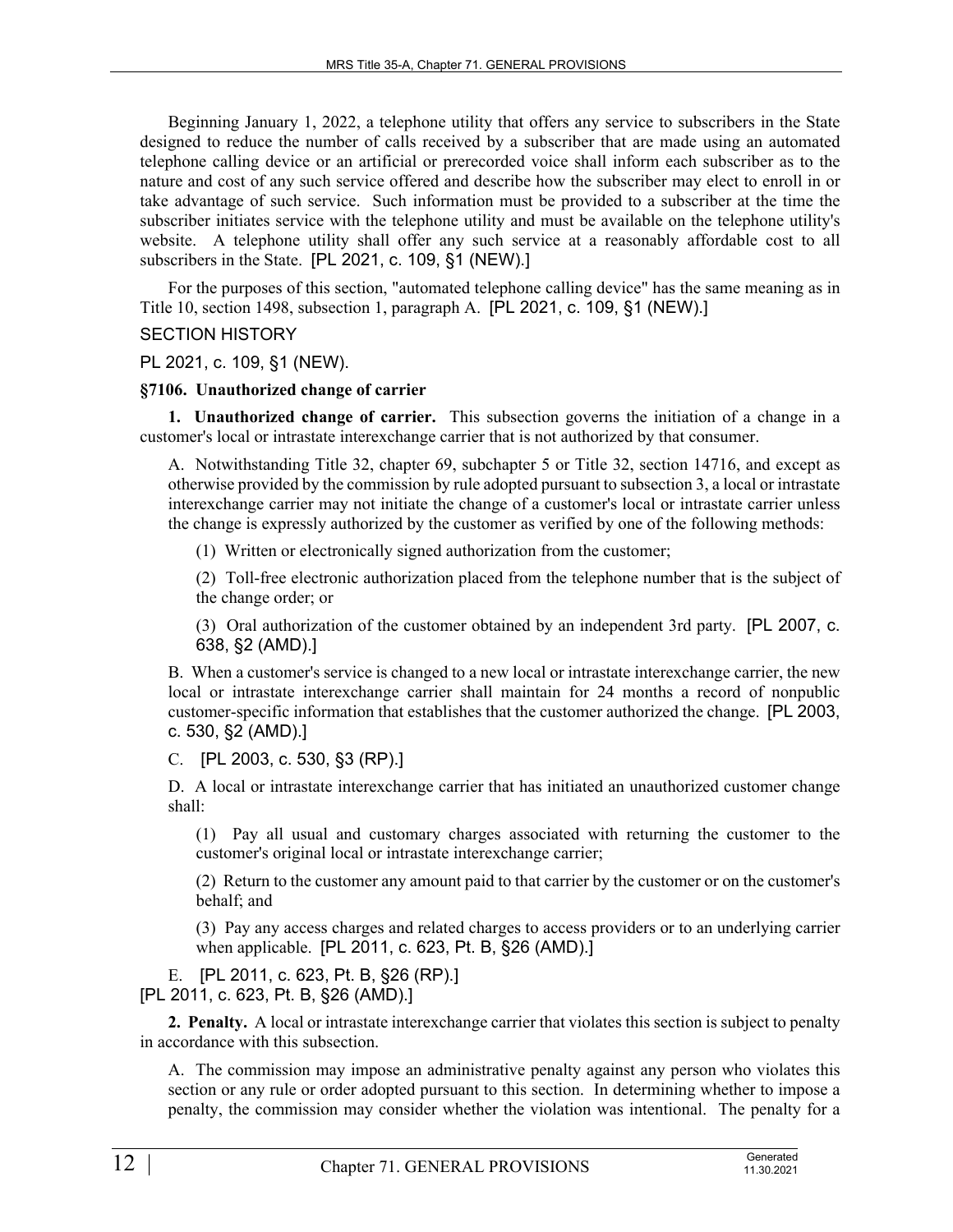violation may be in an amount not to exceed \$7,200 for each day the violation continues, up to a maximum of \$57,000 for a first offense and a maximum of \$157,000 for subsequent offenses. The amount of the penalty must be based on:

(1) The severity of the violation, including the intent of the violator, the nature, circumstances, extent and gravity of any prohibited acts;

- (2) The history of previous violations;
- (3) The amount necessary to deter future violations;
- (4) Good faith attempts to comply after notification of a violation; and
- (5) Such other matters as justice requires. [PL 2021, c. 318, §20 (AMD).]
- B. [PL 2011, c. 623, Pt. B, §26 (RP).]
- C. [PL 2003, c. 505, §41 (RP).]

D. The commission may order a telephone utility to withhold funds collected on behalf of a carrier that is subject to an administrative penalty proceeding conducted pursuant to this section if it finds that it is more likely than not that penalties will be imposed or customer refunds will be ordered that are equal to or greater than the amount ordered withheld. The commission shall provide the carrier notice and an opportunity to be heard prior to ordering funds to be withheld. If the commission finds that there is a clear danger that, if notified in advance, the carrier will conceal or otherwise make funds unavailable to satisfy penalties or customer refunds prior to providing notice and an opportunity to be heard, it may issue an order to the public utility to withhold the funds without providing notice or an opportunity to be heard. To issue such an order, the commission must also make the first finding required by this paragraph. The commission shall, without delay, provide a copy of the order to the carrier along with written notice that the carrier, on request, will be provided with an opportunity to contest the finding that it is more likely than not that penalties will be imposed or customer refunds will be ordered that are equal to or greater than the amount ordered withheld. [PL 2003, c. 505, §42 (NEW).]

[PL 2021, c. 318, §20 (AMD).]

**3. Rules.** The commission shall adopt nondiscriminatory and competitively neutral rules to further implement this section.

- A. [PL 2011, c. 623, Pt. B, §26 (RP).]
- B. [PL 2011, c. 623, Pt. B, §26 (RP).]
- C. [PL 2011, c. 623, Pt. B, §26 (RP).]
- D. [PL 2011, c. 623, Pt. B, §26 (RP).]

Rules adopted pursuant to this subsection are routine technical rules as defined in Title 5, chapter 375, subchapter 2‑A.

[PL 2011, c. 623, Pt. B, §26 (AMD).]

**4. Enforcement.** The commission through its own counsel or through the Attorney General may apply to the Superior Court of any county of the State to enforce any lawful order made or action taken by the commission pursuant to this section. The court may issue such orders, preliminary or final, as it considers proper under the facts established before the court.

[PL 1997, c. 702, §1 (NEW).]

**5. Notice to the Attorney General.** If the commission has reason to believe that any carrier has violated any provision of the law for which criminal prosecution is provided and would be in order or any law regarding fraud or consumer protection, the commission shall notify the Attorney General.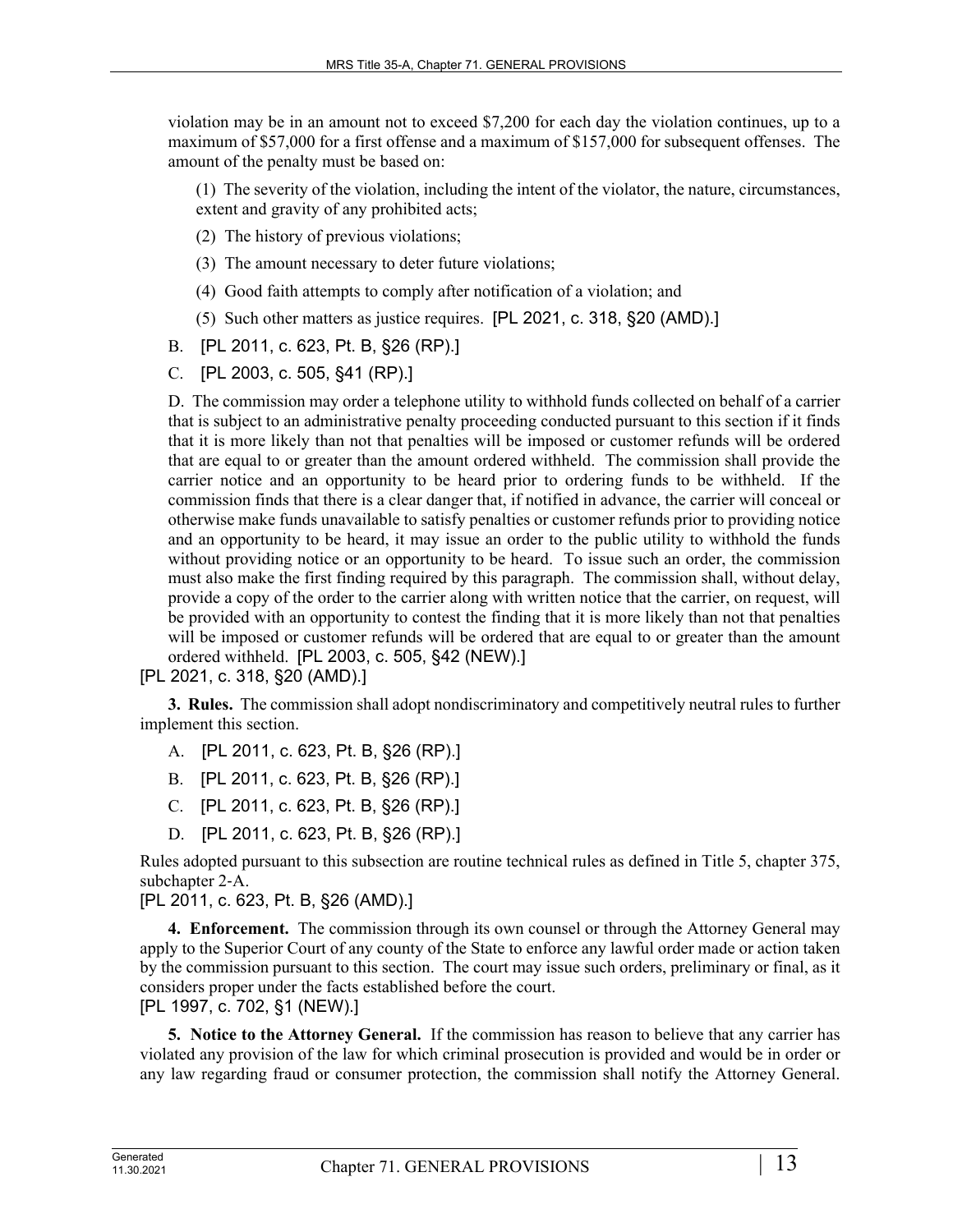The Attorney General shall promptly institute any actions or proceedings the Attorney General considers appropriate.

[PL 2011, c. 623, Pt. B, §26 (AMD).]

**6. Customer education.** The Public Advocate shall periodically inform telephone customers in the State of the protections and rights provided by this section.

[PL 2007, c. 638, §3 (NEW).]

### SECTION HISTORY

PL 1997, c. 702, §1 (NEW). PL 2001, c. 71, §2 (AMD). PL 2003, c. 505, §§40-42 (AMD). PL 2003, c. 530, §§1-4 (AMD). PL 2007, c. 638, §§2, 3 (AMD). PL 2011, c. 623, Pt. B, §26 (AMD). PL 2021, c. 318, §20 (AMD).

#### **§7107. Unauthorized services**

**1. Definitions.** As used in this section, unless the context otherwise indicates, the following terms have the following meanings.

A. "Billing agent" means a telephone utility that includes in a bill it sends to a customer a charge for a product or service offered by a service provider. [PL 1999, c. 59, §1 (NEW); PL 1999, c. 59, §3 (AFF).]

B. "Billing aggregator" means any person, other than a service provider, who forwards the charge for a product or service offered by a service provider to a billing agent. [PL 1999, c. 59, §1 (NEW); PL 1999, c. 59, §3 (AFF).]

C. "Service provider" means any person, other than the billing agent, that offers a product or service to a customer, the charge for which appears on the bill of a billing agent. [PL 1999, c. 59, §1 (NEW); PL 1999, c. 59, §3 (AFF).]

D. "Unauthorized service" means the provision of any service or product by a service provider from whom a billing agent has not obtained sufficient evidence of customer authorization and for which a charge appears on the customer's telephone bill. For the purposes of this section, a charge for a collect call is deemed to be authorized by the customer receiving the call. [PL 1999, c. 59, §1 (NEW); PL 1999, c. 59, §3 (AFF).]

[PL 1999, c. 59, §1 (NEW); PL 1999, c. 59, §3 (AFF).]

**2. Registration requirements.** The following acts are prohibited.

A. A service provider may not offer a product or service to a customer, the charge for which appears on the bill of a billing agent, unless the service provider is properly registered with the commission. [PL 1999, c. 59, §1 (NEW); PL 1999, c. 59, §3 (AFF).]

B. A billing aggregator may not forward to a billing agent charges for a service or product offered by a service provider unless the billing aggregator is properly registered with the commission. [PL 1999, c. 59, §1 (NEW); PL 1999, c. 59, §3 (AFF).]

C. A billing aggregator may not forward charges to a billing agent from a service provider who is required to be registered under this subsection and who is not properly registered under this subsection. [PL 1999, c. 59, §1 (NEW); PL 1999, c. 59, §3 (AFF).]

D. A billing agent may not knowingly bill on behalf of a service provider who is required to be registered under this subsection and who is not properly registered under this subsection. [PL 1999, c. 59, §1 (NEW); PL 1999, c. 59, §3 (AFF).]

A telephone utility that is authorized by the commission or by law to provide telephone services in this State is not required to be registered under this subsection.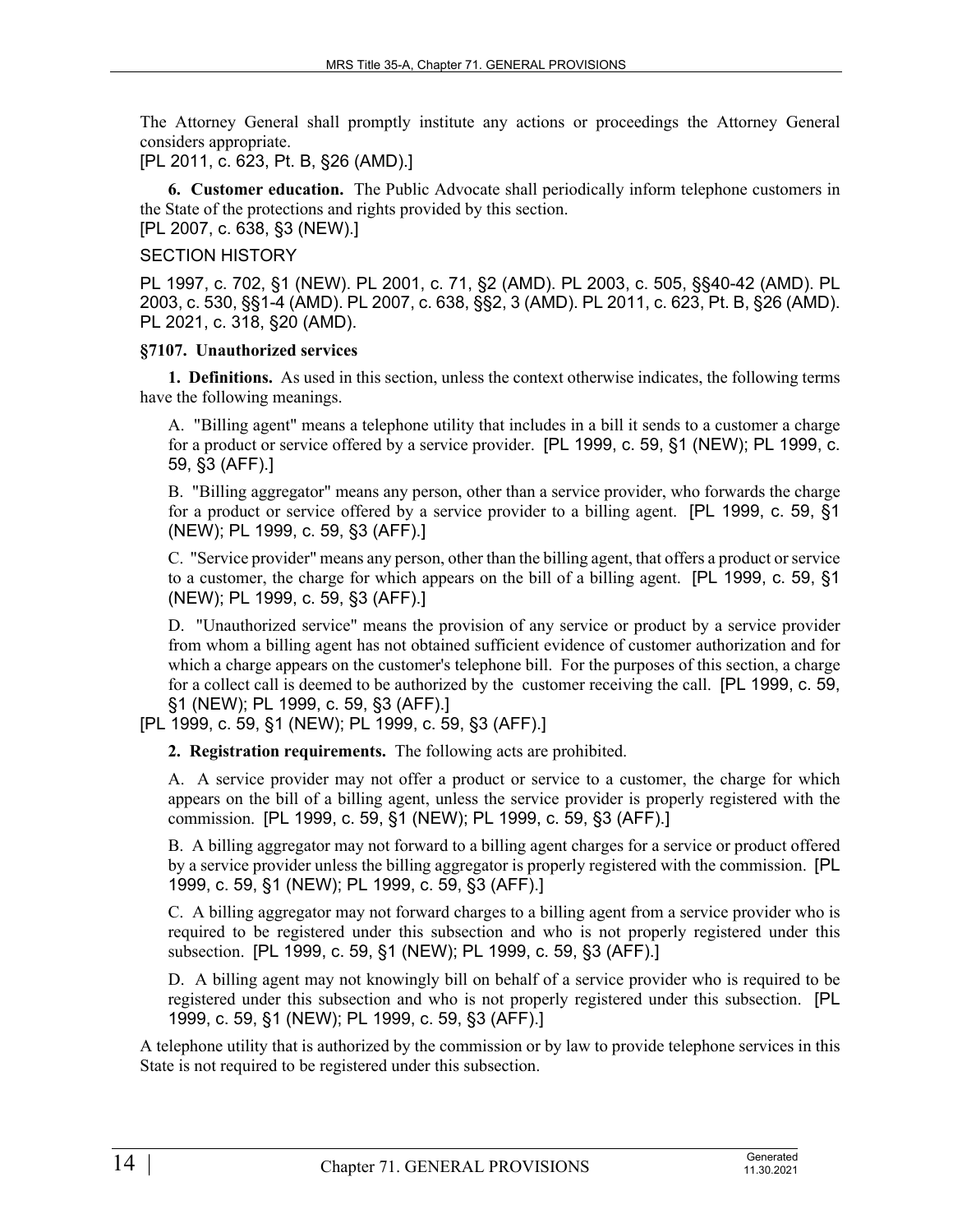The commission by rule may establish the manner and form of the registration. A registration properly filed with the commission takes effect 14 days after the filing date unless the commission objects to the registration and provides notice of its objection to the registrant within the 14 days. If the commission objects to the registration, the registration does not become effective unless expressly approved by the commission. The commission shall offer a person whose registration has been rejected an opportunity for a hearing. A registration, once effective, remains effective until revoked by the commission or surrendered by the service provider or billing aggregator.

[PL 1999, c. 59, §1 (NEW); PL 1999, c. 59, §3 (AFF).]

**3. Revocation of registration; notice.** 

[PL 2003, c. 505, §43 (RP).]

**3-A. Denial or revocation of registration; notice.** The commission may by order, after notice and opportunity for hearing, deny, suspend or revoke an application for registration as, or the registration of, a service provider or billing aggregator if the commission finds that the order is in the public interest and that the applicant or registrant, or a principal of the applicant or registrant:

A. Has knowingly misrepresented or omitted a material fact on the application for registration as a service provider or billing aggregator or has filed an incomplete application and does not take reasonable steps to provide the missing information; [PL 2003, c. 505, §44 (NEW).]

B. Has, in the case of a service provider, knowingly or repeatedly billed one or more customers for unauthorized service or, in the case of a billing aggregator, knowingly or repeatedly forwarded the charge for a service or product to a billing agent on behalf of a service provider who was required to be registered with the commission under subsection 2 and was not properly registered; [PL 2003, c. 505, §44 (NEW).]

C. Has engaged in any other false or deceptive billing practices prohibited by commission rule; [PL 2003, c. 505, §44 (NEW).]

D. Has acted as a service provider or billing aggregator in the State without being licensed to do so; [PL 2003, c. 505, §44 (NEW).]

E. Is then permanently or temporarily enjoined by any court of competent jurisdiction from violating any law governing the conduct of billing aggregators or service providers or from engaging in, or continuing, any conduct or practice indicating a lack of fitness to engage in the business of a billing aggregator or service provider; [PL 2003, c. 505, §44 (NEW).]

F. Has, within the last 10 years, pleaded guilty or nolo contendere to, or been convicted of, any crime indicating a lack of fitness to engage in the business of a billing aggregator or service provider; [PL 2003, c. 505, §44 (NEW).]

G. Is the subject of any of the following orders currently effective that were issued within the last 5 years:

(1) An order by a state or federal agency, entered after notice and opportunity for hearing, denying, suspending or revoking the person's license or registration as a service provider or billing aggregator, or the substantial equivalent of those terms, as defined in this section;

(2) A cease and desist order issued by any state or federal agency with general authority to enforce laws prohibiting unfair or deceptive acts or practices in a trade or business or with specific authority to regulate billing aggregators or service providers; or

(3) An order entered by a court of competent jurisdiction or entered after notice and an opportunity for hearing by any state or federal occupational licensing agency denying, suspending, revoking or restricting the person's occupational license as a result of allegations of misconduct. This subparagraph also applies when the denial, suspension, revocation or restriction of the license is pursuant to a consent agreement between the person and the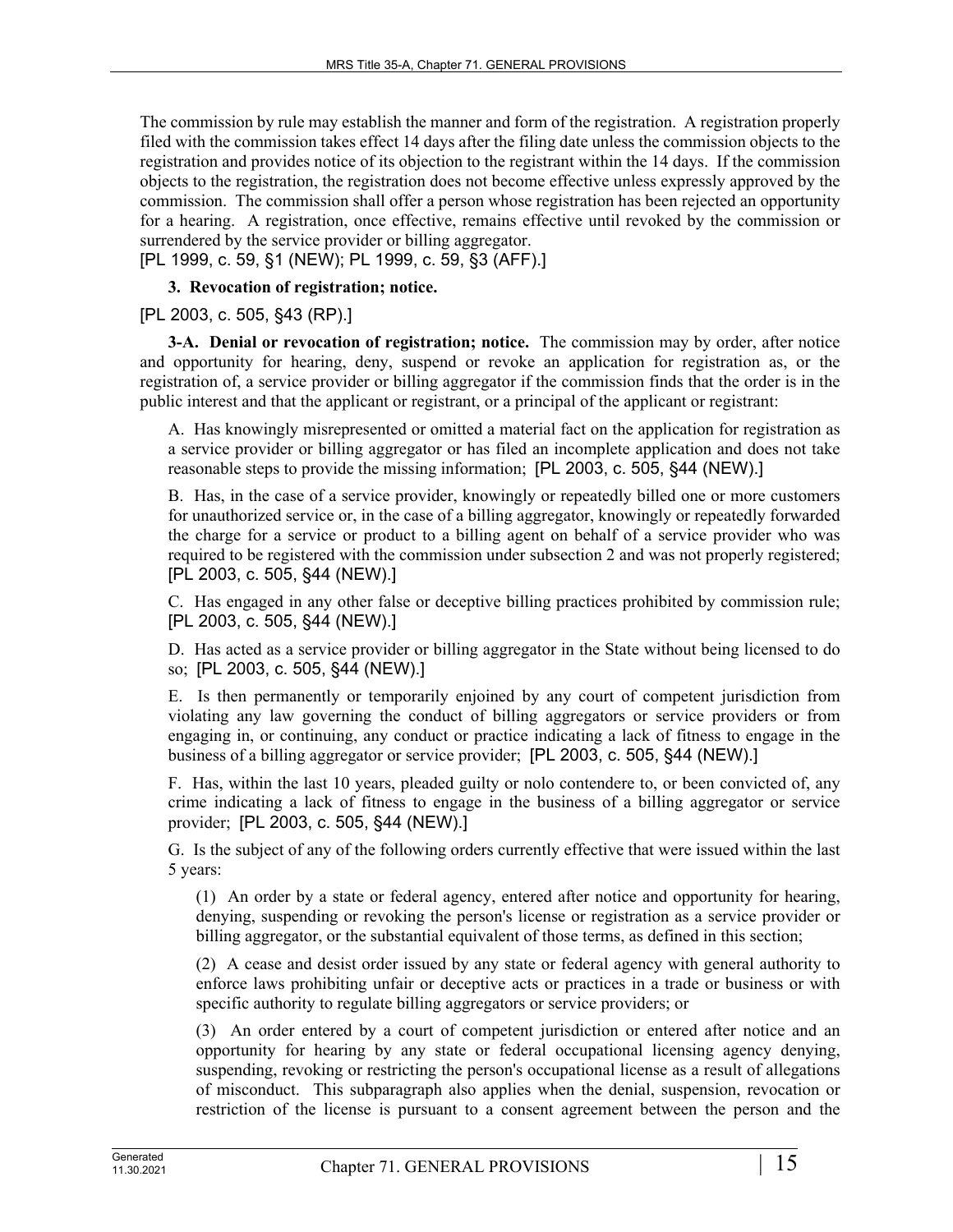licensing agency, whether or not the agency also issued an order; or [PL 2003, c. 505, §44 (NEW).]

H. Has, within the last 5 years, entered into a consent agreement with a state or federal enforcement or regulatory agency in which the person agreed to discontinue engaging in one or more practices alleged by the agency to have been an unfair or deceptive act or practice. [PL 2003, c. 505, §44 (NEW).]

[PL 2003, c. 505, §44 (NEW).]

**4. Procedure upon complaint.** If a customer of a billing agent notifies the billing agent that a charge for an unauthorized service has been included in the customer's telephone bill, the billing agent shall:

A. Immediately suspend collection efforts on that portion of the customer's bill; and [PL 1999, c. 59, §1 (NEW); PL 1999, c. 59, §3 (AFF).]

B. Either cease collection efforts entirely with regard to the disputed charge or request evidence from the service provider that the customer authorized the service for which payment is sought. If the billing agent ceases collection efforts or sufficient evidence of customer authorization is not presented to the billing agent within a reasonable time, as defined by the commission by rule, the billing agent shall:

(1) Immediately remove any charges associated with the unauthorized service from the customer's bill; and

(2) Refund to the customer any amounts paid for the unauthorized service that were billed by the billing agent during the 6 months prior to the customer's complaint or during any longer period in which the customer can prove the customer was billed by the billing agent for unauthorized services.

If sufficient evidence of customer authorization is provided to the billing agent, the billing agent may restore the charges on the customer's bill and reinstitute collection efforts. The customer or the service provider may appeal the billing agent's determination to the commission. [PL 1999, c. 59, §1 (NEW); PL 1999, c. 59, §3 (AFF).]

[PL 1999, c. 59, §1 (NEW); PL 1999, c. 59, §3 (AFF).]

**5. Enforcement authority.** In addition to any authority the commission may have pursuant to other law, the commission may enforce this section in accordance with this subsection.

A. In an adjudicatory proceeding, the commission may impose an administrative penalty upon the following entities for the following violations:

(1) A service provider who provides or charges for an unauthorized service;

(2) A service provider or billing aggregator who is required to be registered under subsection 2 and who is not properly registered pursuant to that subsection;

(3) A billing agent who knowingly bills on behalf of a service provider who is required to be registered under subsection 2 and who is not properly registered pursuant to that subsection at the time the billing agent's bill is generated; and

(4) A billing agent that fails to comply with any of the requirements of subsection 4. [PL 1999, c. 59, §1 (NEW); PL 1999, c. 59, §3 (AFF).]

B. The amount of any administrative penalty imposed under paragraph A may not exceed \$1,400 per violator for violations arising out of the same incident or complaint and must be based on:

(1) The severity of the violation, including the intent of the violator, the nature, circumstances, extent and gravity of any prohibited acts;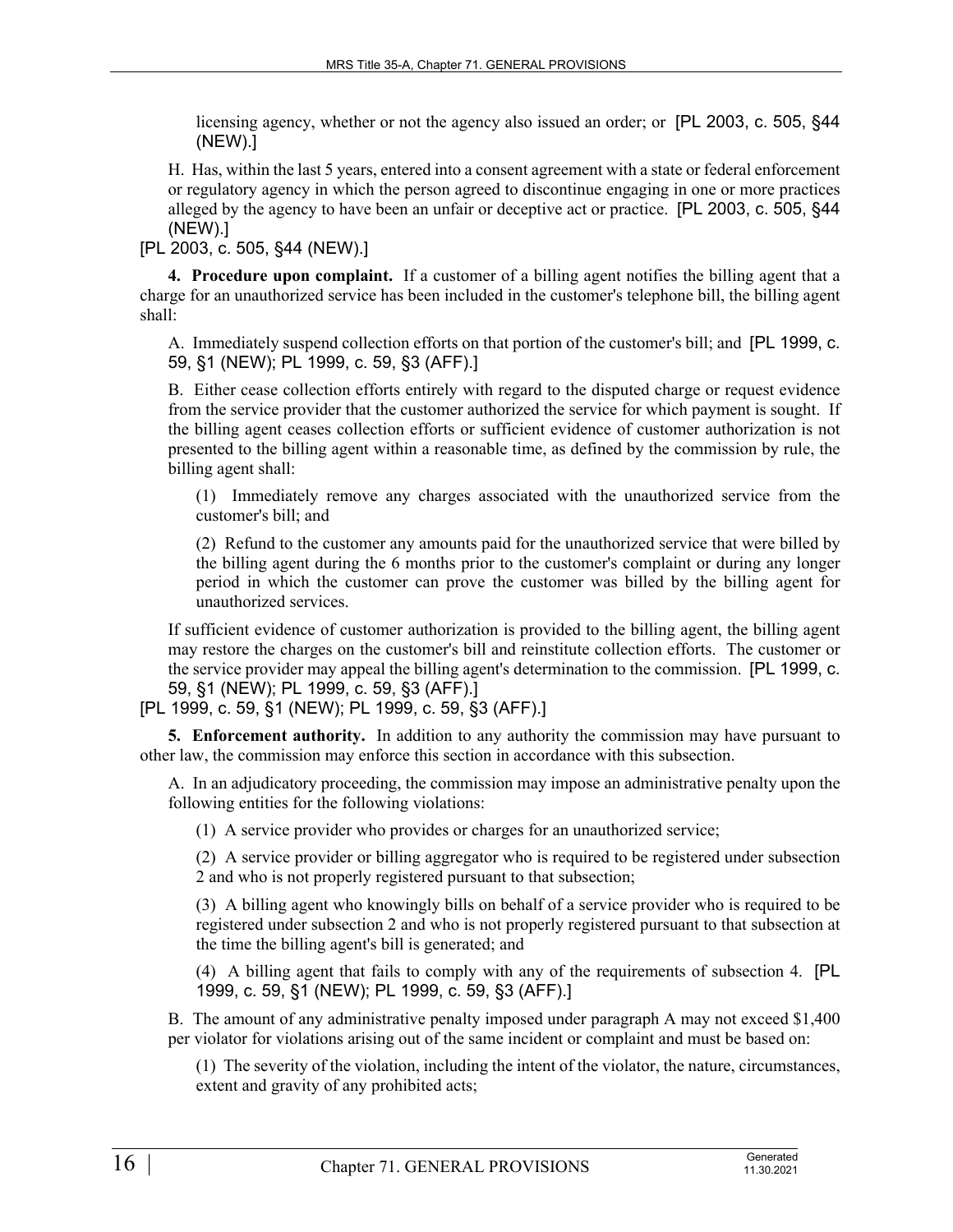- (2) The history of previous violations;
- (3) The amount necessary to deter future violations;
- (4) Good faith attempts to comply after notification of a violation; and
- (5) Such other matters as justice requires. [PL 2021, c. 318, §21 (AMD).]

[PL 2021, c. 318, §21 (AMD).]

**6. Rulemaking.** The commission shall adopt rules to implement this section. Rules adopted under this section are routine technical rules pursuant to Title 5, chapter 375, subchapter 2-A.

- A. [PL 2011, c. 623, Pt. B, §27 (RP).]
- B. [PL 2011, c. 623, Pt. B, §27 (RP).]
- C. [PL 2011, c. 623, Pt. B, §27 (RP).]

The commission may not adopt any rule that requires any 3rd-party verification of customer authorization of the provision of any service or product by a service provider that is an affiliate of the billing agent, as defined by the commission by rule.

[PL 2011, c. 623, Pt. B, §27 (AMD).]

#### SECTION HISTORY

PL 1999, c. 59, §1 (NEW). PL 1999, c. 59, §3 (AFF). PL 2001, c. 71, §3 (AMD). RR 2003, c. 2, §113 (COR). PL 2003, c. 505, §§43-45 (AMD). PL 2011, c. 623, Pt. B, §27 (AMD). PL 2021, c. 318, §21 (AMD).

#### **§7108. Use of 2-1-1 number; designation of sole entity entitled to use**

The commission may designate an appropriate entity to be the sole entity entitled to use the 2-1-1 telephone number assigned by the Federal Communications Commission to be used for access to information and referral services. A designation may not extend for more than 3 years but may be renewed by the commission, after review, for successive periods of up to 3 years each. There is no limit on the number of times the commission may renew a designation of the same entity pursuant to this section. Before making a designation or renewing a designation, the commission shall determine that the designation or renewal is in the public interest. The commission may consult with appropriate state and local agencies and other public or private entities before granting a designation or renewing a designation. The commission may suspend, revoke, terminate or modify a designation if the commission determines the public interest is no longer served by the designation or in response to actions by the Federal Communications Commission that affect the availability or assigned use of the 2-1-1 number. [PL 2005, c. 51, §1 (NEW).]

#### SECTION HISTORY

PL 2005, c. 51, §1 (NEW).

#### **§7109. Unlawful telephone charges**

**1. Unauthorized and duplicative line-item charges prohibited.** A telephone utility may not charge a customer for, or include as a separate line-item charge on the customer's bill, any charge unless that charge represents:

A. An actual service or fee authorized by the customer; or [PL 2009, c. 36, §2 (NEW).]

B. An actual tax, fee or charge authorized or required by federal or state law or by a federal or state agency rule or order. [PL 2009, c. 36, §2 (NEW).]

A telephone utility may not include in a line-item charge on a customer's bill any element of the telephone utility's costs that is charged for elsewhere on the customer's bill. [PL 2009, c. 36, §2 (NEW).]